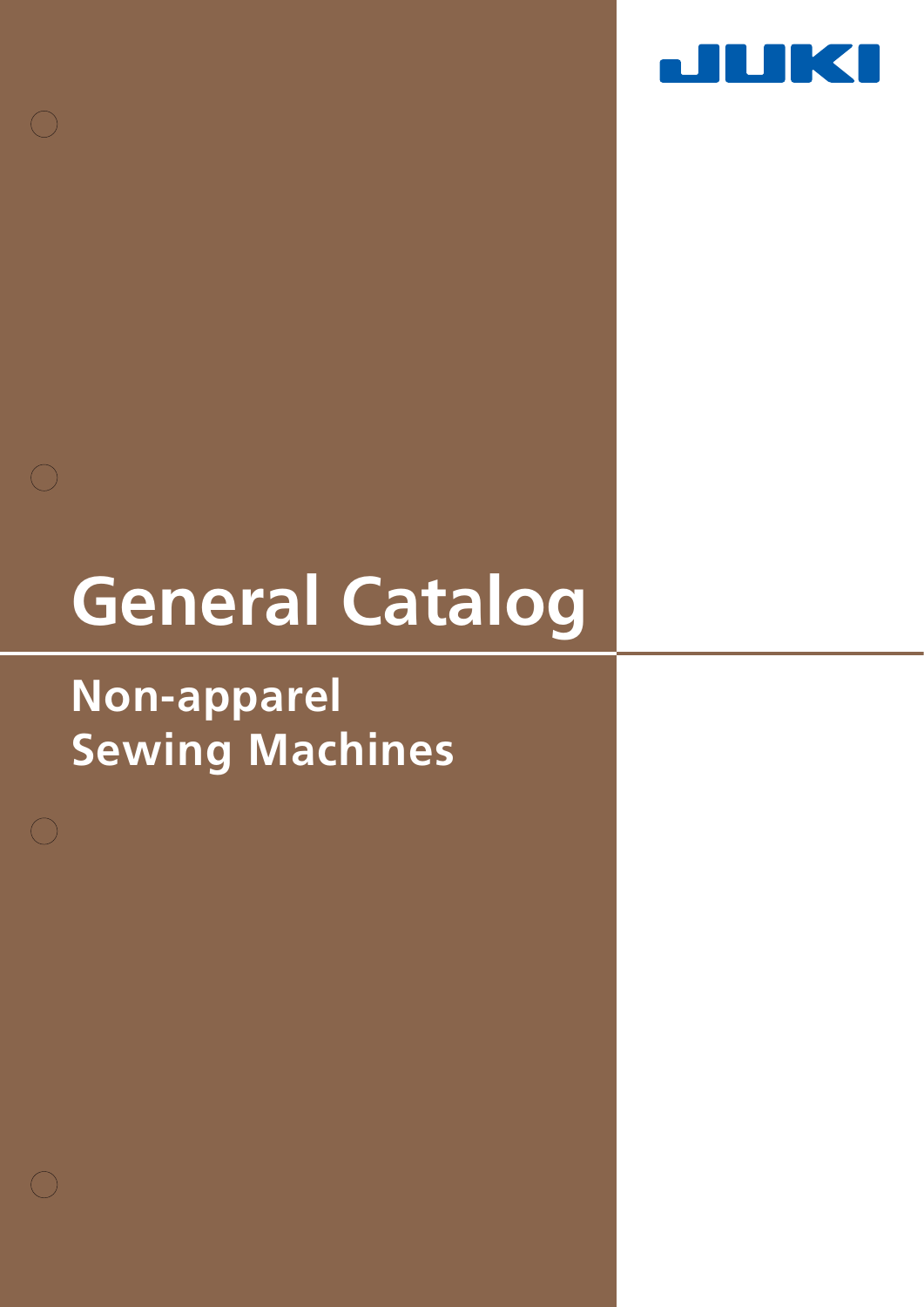



Trends and demands are changing every second. Production sites must respond to customer needs instantly, without fail. Fresh voices from those production sites, voices responsive to the needs of the market, will continue to be the key to JUKI's technical innovation and service improvements.

To respond to the opinions from the production sites, JUKI has been making its best efforts to "produce products with genuine value" and "provide customer-first services" for many years.

For JUKI, the best CS is achieved by listening to customers and developing proposals from new points of view with a commitment to "finding responses one-step ahead of customer needs."

JUKI believes that CS, "genuine customer satisfaction", is developed by listening to customer opinions. "Developing CS by listening to customer opinions and finding ways to bring smiles to customer faces" JUKI will continue to develop services and proposals for customers with fresh outlooks and points of view.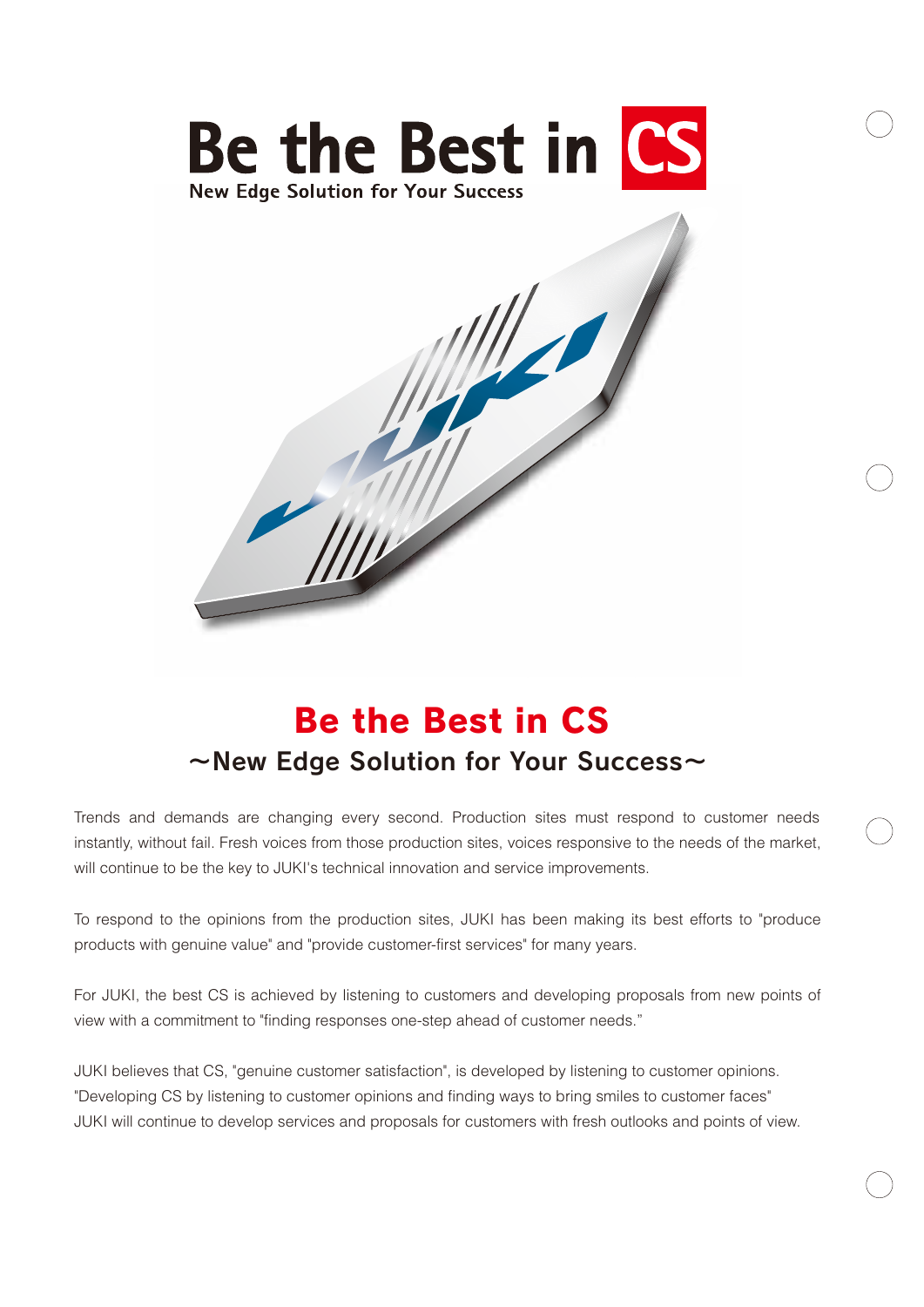| DDL-5600N-7, 5600N                      |
|-----------------------------------------|
| DU-1281-7                               |
|                                         |
| DU-141H-7, 140U                         |
| DNU-1541-7, 1541S, 1541                 |
| DNU-1541/X552457, 1541-7-0BB/X55270  03 |
| DNU-1541/X55247                         |
| LU-1508N, 1509N                         |
|                                         |
| LU-1510NA-7                             |
| LU-1560N-7, 1560N                       |
| LU-1561N-7, 1561N, 1565N                |
|                                         |
| LU-2860S-7, 2860S, 2860A-7, 2860A       |
| LU-2810S-6, 2810A-6, 2860S-6, 2860A-6   |
| LU-2210N-7, 2210W-7                     |
|                                         |
| LU-2260N-7, 2260W-7                     |
| LZH-1290-7, 1290                        |

#### **Cylinder-bed Sewing Machine**

| DSC-244U, 245U, 246U, 245-7, 246-7             |  |
|------------------------------------------------|--|
| DSC-245U/X55200, 245U/X55278, 245-7-0B/X55167  |  |
|                                                |  |
| LS-1341/X55287                                 |  |
| LS-1342/X55280, 1342/X55274, 1342-7-0BB/X55275 |  |

#### **Post-bed Sewing Machine**

| PLC-2760-7, 2760, 2760L, 2765 |  |
|-------------------------------|--|
| PLC-1710-7, 1710              |  |
| PLC-1760-7, 1760, 1760L       |  |
|                               |  |
| PLH-981U, 982U                |  |
| <b>PLN-985U</b>               |  |

### **Long Arm Sewing Machine**

| LG-158-1U, 158U |  |
|-----------------|--|
| TSC-461U        |  |

### **Flat-bed Sewing Machine <b>Machine Machine for Extra Heavy-weight Materials**

| <b>TU-273U</b>  |  |  |  |
|-----------------|--|--|--|
| <b>TSH-411U</b> |  |  |  |
| <b>TSN-421U</b> |  |  |  |
| <b>TSC-441U</b> |  |  |  |
| <b>TSU-471U</b> |  |  |  |

#### **Shape-tacking Machine**

| LK-1942HA. 1942GA. 1941ZA. 1942ZA/5050 |  |
|----------------------------------------|--|
| PGM-7                                  |  |
|                                        |  |
| LK-1910, 1920, 1930                    |  |
|                                        |  |

### **Computer-controlled Cycle Machine**

| AMS-221EN-2516, 3020   |  |
|------------------------|--|
| AMS-224EN-4530, 6030   |  |
|                        |  |
| AMS-210EN-HL1306/7300  |  |
| AMS-210EN-HL2210/TF10S |  |
|                        |  |

#### **Others**

| LBH-1790A Series |  |
|------------------|--|

#### **Motor and Device**

| <b>PM-1</b> |  |
|-------------|--|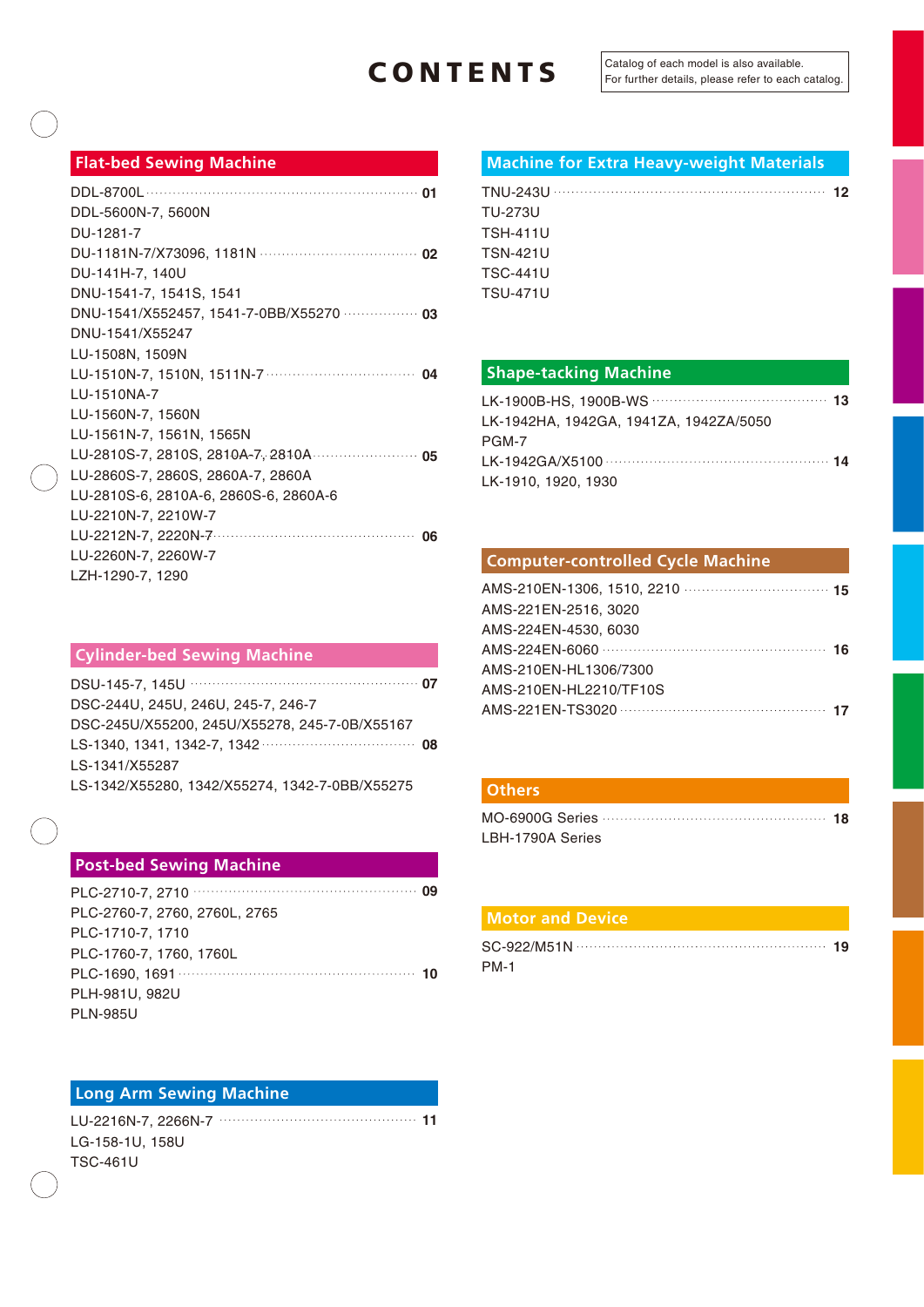# **Pictographs for Function**





Dry-head, Intelligent Direct-drive Sewing Machine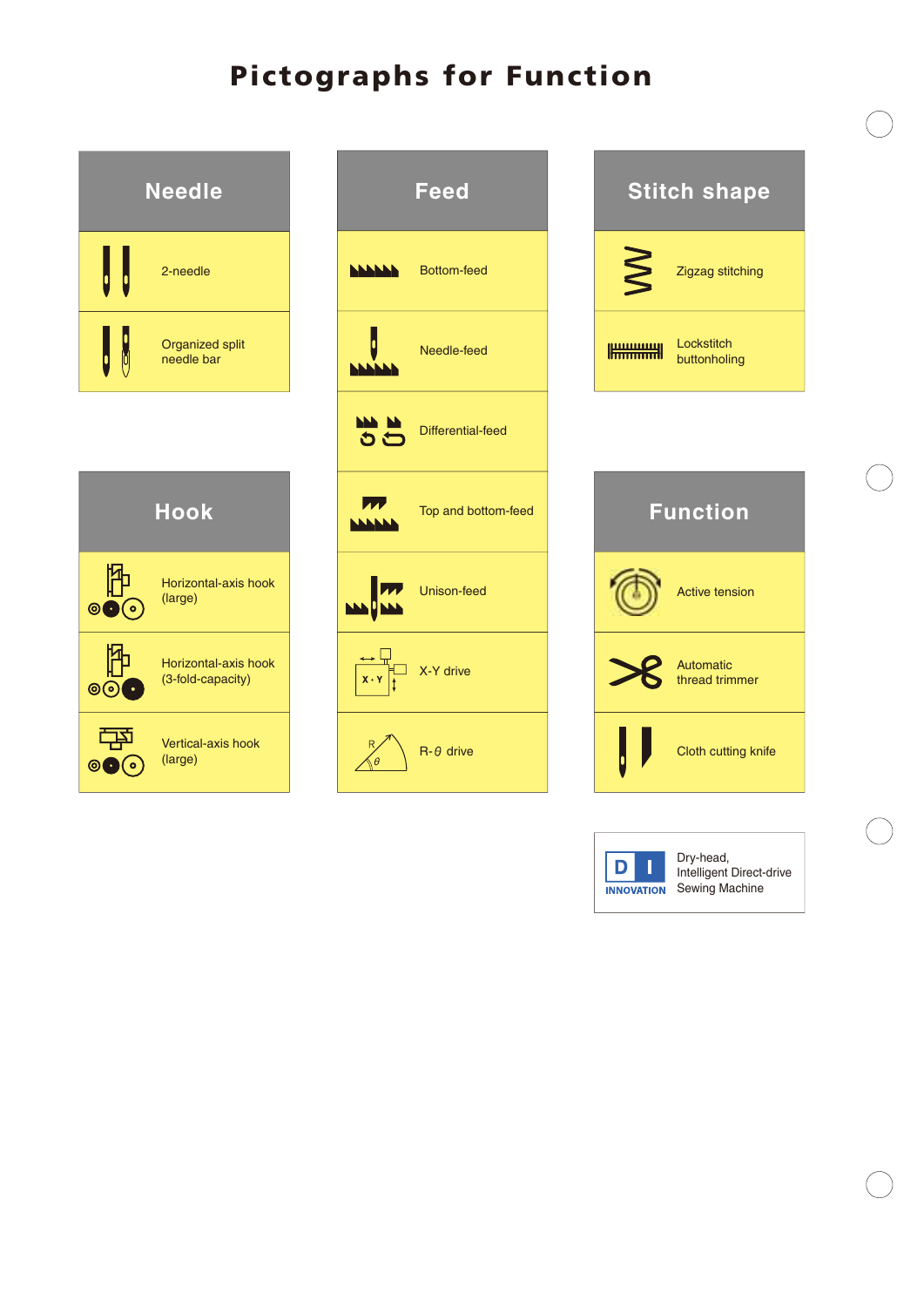### **DDL-8700L 1-needle, Lockstitch Machine**

This is a newly designed JUKI's unique lockstitch machine. The machine is able to sew at a pitch as long as 7mm for both normal and reverse feed directions.

With the adoption of a feed mechanism and thread takeup lever, the machine achieves increased efficiency of feed and well-tensed stitches. It is a basic lockstitch machine suited for sewing leather or heavy materials such as bags, pouches and purses.

| Model name          | <b>DDL-8700L</b>              |                  |
|---------------------|-------------------------------|------------------|
| Max. sewing speed   | 4,000sti/min                  |                  |
| Max. stitch length  | 7 <sub>mm</sub>               |                  |
| <b>Presser foot</b> | By knee: 13mm                 |                  |
| <b>Needle</b>       | DB×1 #16~#23                  |                  |
| <b>Thread</b>       | #40~#8, B33~B92, Nm=90/3~30/3 | <b>DDL-8700L</b> |



HIPP 80

8

 $\frac{\mathbb{B}}{\mathbb{S}}$ 

### **DDL-5600N-7 DDL-5600N 1-needle, Lockstitch Machine with Double-capacity Hook**

The machine is capable of making well-tensed, beautifully finished seams, regardless of the type of heavy materials.



| Model name          | DDL-5600NL-7, 5600NL          |
|---------------------|-------------------------------|
| Max. sewing speed   | 3,000sti/min                  |
| Max. stitch length  | 8 <sub>mm</sub>               |
| <b>Presser foot</b> | By knee: 13mm                 |
| <b>Needle</b>       | $DB \times 1$ (#21), #20~#23  |
| <b>Thread</b>       | #30~#8, B46~B92, Nm=60/3~30/3 |
|                     |                               |

**1-needle, Top and Bottom-feed, Lockstitch Machine with Double-capacity Hook and Automatic Thread Trimmer**

## **DU-1281-7**

The thread trimmer achieves consistent thread trimming regardless of thickness of the thread, i.e., from thin to thick thread. The DU-1281-7 is suited to the sewing and decorative shape-tacking of heavy-weight materials such as car seats, sofas, bags, stroller and tents.

| Model name                              | DU-1281-7                   |  |  |
|-----------------------------------------|-----------------------------|--|--|
| Max. sewing speed                       | 2.000sti/min                |  |  |
| <b>Stitch length</b>                    | 2~8mm (forward/backward)    |  |  |
| Lift of the presser foot                | By hand: 6mm, By knee: 16mm |  |  |
| <b>Alternating vertical</b><br>movement | $2\sim$ 5mm                 |  |  |
| <b>Needle</b>                           | $DPx17$ #22 (#16~#23)       |  |  |
| <b>Thread</b>                           | $\#30 - \#8$                |  |  |

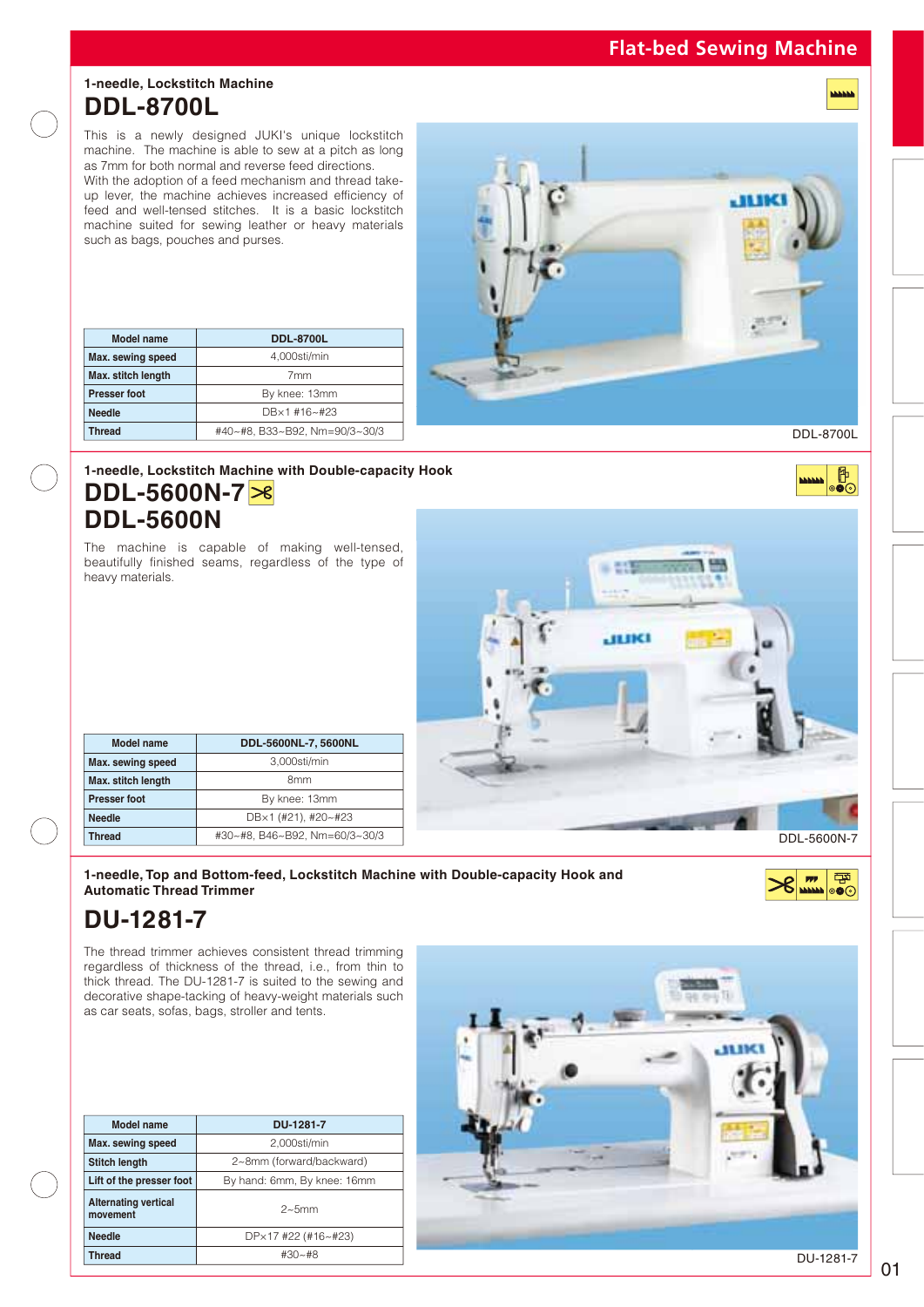**1-needle, Top and Bottom-feed, Lockstitch Machine with Double-capacity Hook**

### **DU-1181N-7/X73096 DU-1181N**

With its strong top and bottom feed mechanism, the machine insures the smooth feeding of hard-to-feed materials or multilayered sections of materials to achieve consistent seam quality that is free from irregular stitch pitches. The automatic lubricating mechanism dramatically improves maintainability of the machine.

| Model name                              | <b>DU-1181N</b>               | 1181N-7/X73096 |
|-----------------------------------------|-------------------------------|----------------|
| Max. sewing speed                       | 2,000sti/min                  |                |
| Max. stitch length                      | 9 <sub>mm</sub>               |                |
| <b>Presser foot</b>                     | By knee: 15mm                 |                |
| <b>Alternating vertical</b><br>movement | $2\sim$ 5mm                   |                |
| <b>Needle</b>                           | $DPx17$ (#21), #14~#23        |                |
| <b>Thread</b>                           | #40~#8, B33~B92, Nm=90/3~30/3 |                |

✽DU-1181N-7/X73096 is available on a custom order. Contact JUKI for how to place an order.

#### **1-needle, Top and Bottom-feed, Lockstitch Machine**

### **DU-141H-7** (with double-capacity hook)  $\frac{1}{2}$ **DU-140U**

The basic sewing machine equipped to sew heavy-weight materials promises consistent seam quality and outstanding operability.

| Model name                              | <b>DU-141H-7</b>              | <b>DU-140U</b>              |  |
|-----------------------------------------|-------------------------------|-----------------------------|--|
| Max. sewing speed                       | 2.000sti/min                  |                             |  |
| Max. stitch length                      | 9 <sub>mm</sub>               |                             |  |
| <b>Presser foot</b>                     | By knee: 15mm                 |                             |  |
| <b>Alternating vertical</b><br>movement | $2\sim$ 5mm                   |                             |  |
| <b>Needle</b>                           | $DB \times 1$ (#21) #20~#23   | $DB \times 1$ (#21) #14~#23 |  |
| <b>Thread</b>                           | #40~#8, B33~B92, Nm=90/3~30/3 |                             |  |



**1-needle, Unison-feed, Lockstitch Machine with Double-capacity Hook**

### **DNU-1541-7 DNU-1541S (with safety mechanism) DNU-1541**

With its larger needlebar stroke, higher presser foot lift, and newly adopted double-tension mechanism, the machine offers excellent sewing capabilities and responsiveness.

The machine's rectangular feeding motion promises the consistent feeding of materials of all thicknesses without stitch gathering.

| Model name                              | DNU-1541-7                     | DNU-1541S, 1541 |  |
|-----------------------------------------|--------------------------------|-----------------|--|
| Max. sewing speed                       | 3,000sti/min                   | 2.500sti/min    |  |
| Max. stitch length                      | 9 <sub>mm</sub>                |                 |  |
| <b>Presser foot</b>                     | By knee: 16mm                  |                 |  |
| <b>Alternating vertical</b><br>movement | $2.5 - 6.5$ mm<br>$1~6~5$ mm   |                 |  |
| <b>Needle</b>                           | 135×17 (Nm160) Nm125~Nm180     |                 |  |
| Thread                                  | #30~#5, B46~B138, Nm=60/3~15/3 |                 |  |





DU-1181N

**DO** 

吊

 $\begin{array}{c|c|c|c} \hline \textbf{m} & \textbf{h} \\ \hline \textbf{m} & \textbf{h} \\ \hline \textbf{m} & \textbf{h} \\ \hline \textbf{m} & \textbf{h} \\ \hline \textbf{m} & \textbf{h} \\ \hline \textbf{m} & \textbf{h} \\ \hline \textbf{m} & \textbf{h} \\ \hline \textbf{m} & \textbf{h} \\ \hline \textbf{m} & \textbf{h} \\ \hline \textbf{m} & \textbf{h} \\ \hline \textbf{m} & \textbf{h} \\ \hline \textbf{m} & \textbf{h} \\ \hline$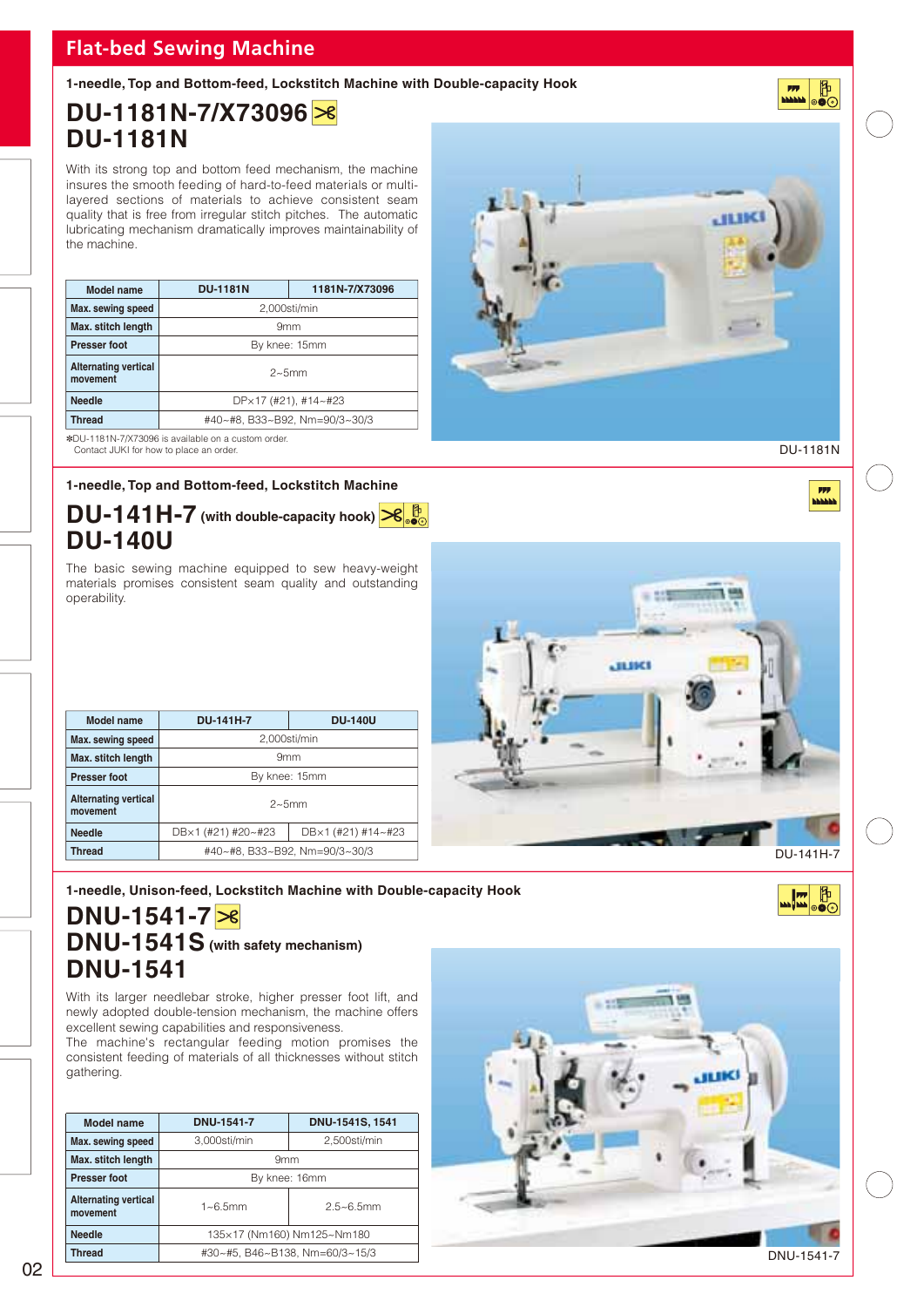#### **1-needle,Unison-feed,Lockstitch Machine with Double-capacity Hook**

### **DNU-1541/X55245 (for thick thread) DNU-1541-7-0BB/X55270 (for container bag)**

DNU-1541/X55245 is able to sew a broad range of materials from genuine leather materials to lining materials. Excellent seam tightness on genuine leather and far less puckering on lining.

DNU-1541-7-0BB/X55270 is provided as standard with an external bobbin winder for supplying the large amount of thread required to sew a container bag.

| Model name               | DNU-1541/X55245              | DNU-1541-7-0BB/X55270        |  |
|--------------------------|------------------------------|------------------------------|--|
| <b>Application</b>       | for thick thread             | for container bag            |  |
| <b>Max.sewing speed</b>  | 2,000sti/min                 |                              |  |
| <b>Max.stitch length</b> | 9 <sub>mm</sub>              |                              |  |
| Needle bar stroke        | 38 <sub>mm</sub><br>36mm     |                              |  |
| <b>Needle</b>            | 135×17(Nm160)<br>Nm125~Nm180 | 135×17(Nm200)<br>Nm125~Nm200 |  |
| <b>Thread</b>            | $#30 - #0$<br>$#30 - #5$     |                              |  |



DNU-1541/X55245

 $\frac{1}{2}$ 

**1-needle,Needle-feed,Lockstitch Machine with Double-capacity Hook**

### **DNU-1541/X55247 (for thick thread)**

The machine is created by converting the standard machine into a needle-feed mechanism, and with new rectangular feed which helps reduce gathered stitches, it offers excellent responsiveness to the sewing of thick thread (Needle thread #0/Bobbin thread #0). The machine is best-suited for sewing such as thick thread decrative stitches on jeans.

| Model name               | DNU-1541/X55247            |  |
|--------------------------|----------------------------|--|
| <b>Application</b>       | for thick thread           |  |
| <b>Type of feed</b>      | Needle feed                |  |
| <b>Max.sewing speed</b>  | 2,500sti/min               |  |
| <b>Max.stitch length</b> | 7 <sub>mm</sub>            |  |
| Needle bar stroke        | 36mm                       |  |
| <b>Needle</b>            | 135×17 (Nm160) Nm125~Nm180 |  |
| <b>Thread</b>            | $#30 - #1$                 |  |



DNU-1541/X55247

**1-needle, Unison-feed, Lockstitch Machine with Vertical-axis Large Hook for Extra Heavy-weight Materials**



### **LU-1508N Standard gauge LU-1509N Europe gauge**

The maximum stitch length is 10mm. The complete rectangular feed locus enables accurate feed of extra heavy materials while preventing stitch gathering. With its sufficient needlebar stroke of 38mm and long 190R needle, the machine supports the sewing of extra heavy materials. The machine comes with an extra large steel handwheel with a diameter as large as φ175.

| Model name                              | LU-1508NS, 1509NS<br>LU-1508NH, 1509NH     |                                    |  |
|-----------------------------------------|--------------------------------------------|------------------------------------|--|
| <b>Application</b>                      | Heavy-weight                               | Extra heavy-weight                 |  |
| Max. sewing speed                       | 2,500sti/min                               | 2.000sti/min                       |  |
| Max. stitch length                      | 10 <sub>mm</sub><br>9 <sub>mm</sub>        |                                    |  |
| <b>Presser foot</b>                     | By knee: 16mm                              |                                    |  |
| <b>Alternating vertical</b><br>movement | $2.5 - 6.5$ mm                             |                                    |  |
| <b>Needle</b>                           | 190(R) or 135×17 (Nm160) Nm125~Nm180       |                                    |  |
| <b>Thread</b>                           | #30~#5, B46~B138,<br>$Nm = 60/3 \sim 20/3$ | #20~#1, B69~B207,<br>$Nm=40/3~8/3$ |  |



03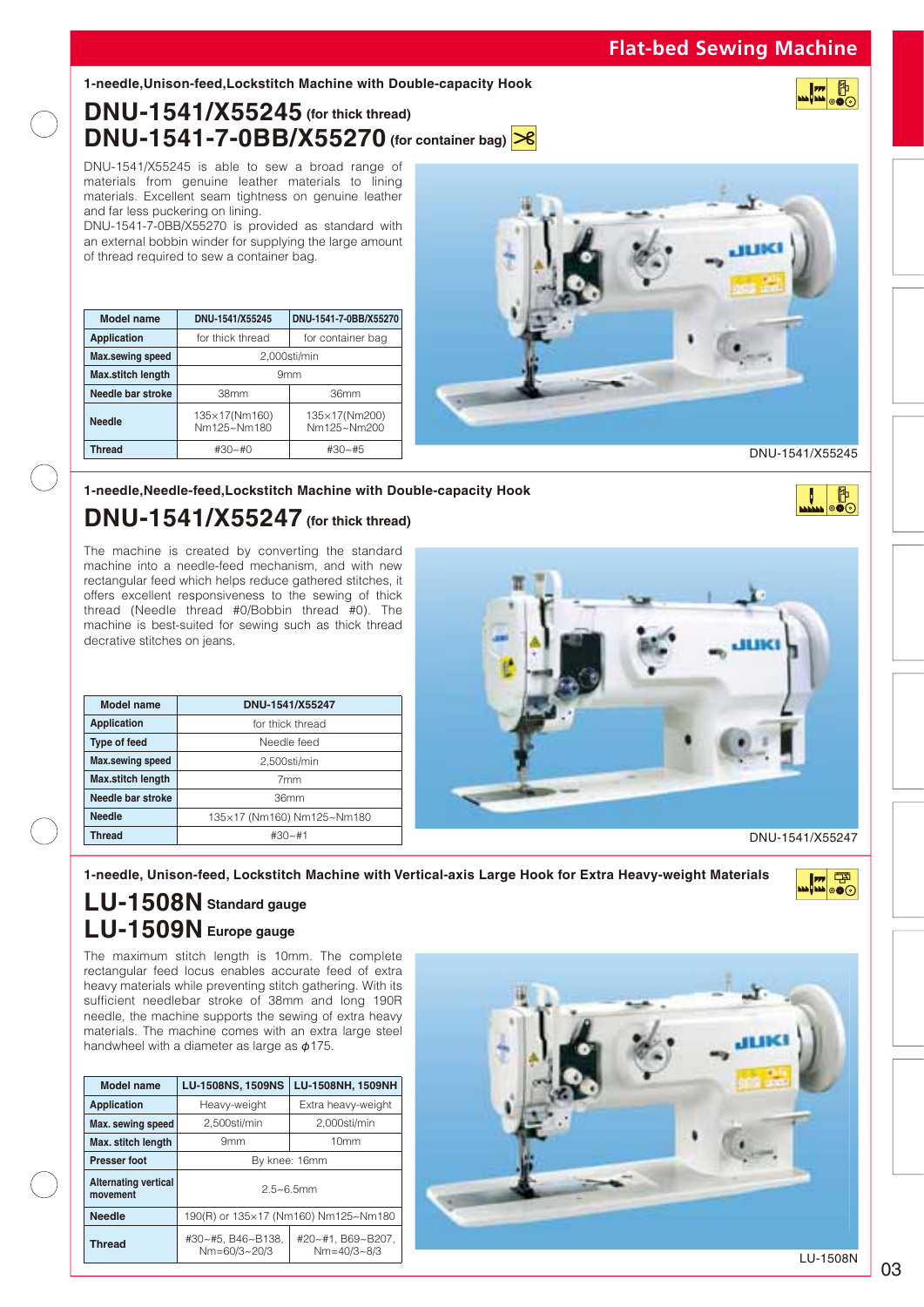**1-needle, Unison-feed, Lockstitch Machine with Vertical-axis Large Hook**

**LU-1510N-7 Standard gauge LU-1510N Standard gauge LU-1511N-7 Europe gauge**

This one-needle machine with a thread trimmer utilizes a basic performance which matches best to the sewing of medium to heavy materials. The machine's rectangular feeding motion promises the consistent feeding of materials of all thicknesses without stitch gathering.

| Model name                    | LU-1510N-7, 1511N-7            | <b>LU-1510N</b> |
|-------------------------------|--------------------------------|-----------------|
| Max. sewing speed             | 3,000sti/min                   | 2,500sti/min    |
| Max. stitch length            |                                | 9 <sub>mm</sub> |
| <b>Presser foot</b>           | Auto: 16mm                     | By knee: 16mm   |
| Alternating vertical movement | $1 - 6.5$ mm<br>$2.5 - 6.5$ mm |                 |
| <b>Needle</b>                 | 135×17 (Nm160) Nm125~Nm180     |                 |
| <b>Thread</b>                 | #30~#5, B46~B138, Nm=60/3~20/3 |                 |



**1-needle, Unison-feed, Lockstitch, Machine with Vertical-axis Large Hook**

### **LU-1510NA-7 (for sewing car seats)**

The machine demonstrates sewing capabilities best suited for sewing car seats of light- to heavy-weight materials without using any additional devices.

The machine prevents fabric yarn breakage when using a thin needle. The machine is able to perform low-tension sewing where lesson a load is applied to the material.

| Model name                    | <b>LU-1510NA-7</b>                 |
|-------------------------------|------------------------------------|
| Max. sewing speed             | 2.000sti/min                       |
| Max. stitch length            | 7 <sub>mm</sub>                    |
| <b>Presser foot</b>           | Auto: 16mm                         |
| Alternating vertical movement | $1.0 - 6.5$ mm                     |
| <b>Needle</b>                 | 135×17, SY3355 (Nm120) Nm100~Nm160 |
| <b>Thread</b>                 | TEX 50~135                         |



#### **2-needle, Unison-feed, Lockstitch Machine with Vertical-axis Large Hooks**



FRI®®

lm 로

**LU-1560N-7 Standard gauge LU-1560N Standard gauge LU-1561N-7 Europe gauge LU-1561N Europe gauge LU-1565N (with organized split needle bar)**

The two-needle machine with a thread trimmer offers basic performance that is ideally suited to sewing heavy materials. The machine utilizes a new mechanism that does not change the ratio of the alternate vertical movement of the walking foot and presser foot, even when the material thickness changes. The mechanism helps prevent slippage between the upper and lower materials even when a heavy material is used.

| Model name                    | LU-1560N-7,<br>1561N-7         | LU-1560N,<br>1561N         | <b>LU-1565N</b>             |
|-------------------------------|--------------------------------|----------------------------|-----------------------------|
| Max. sewing speed             |                                | 2,500sti/min               | 2,000sti/min                |
| Max. stitch length            |                                | 9 <sub>mm</sub>            |                             |
| <b>Presser foot</b>           | Auto: 16mm                     |                            | By knee: 16mm By knee: 13mm |
| Alternating vertical movement | $1 - 6.5$ mm                   | $2.5 - 6.5$ mm             |                             |
| <b>Needle</b>                 |                                | 135×17 (Nm160) Nm125~Nm180 |                             |
| <b>Thread</b>                 | #30~#5, B46~B138, Nm=60/3~20/3 |                            |                             |

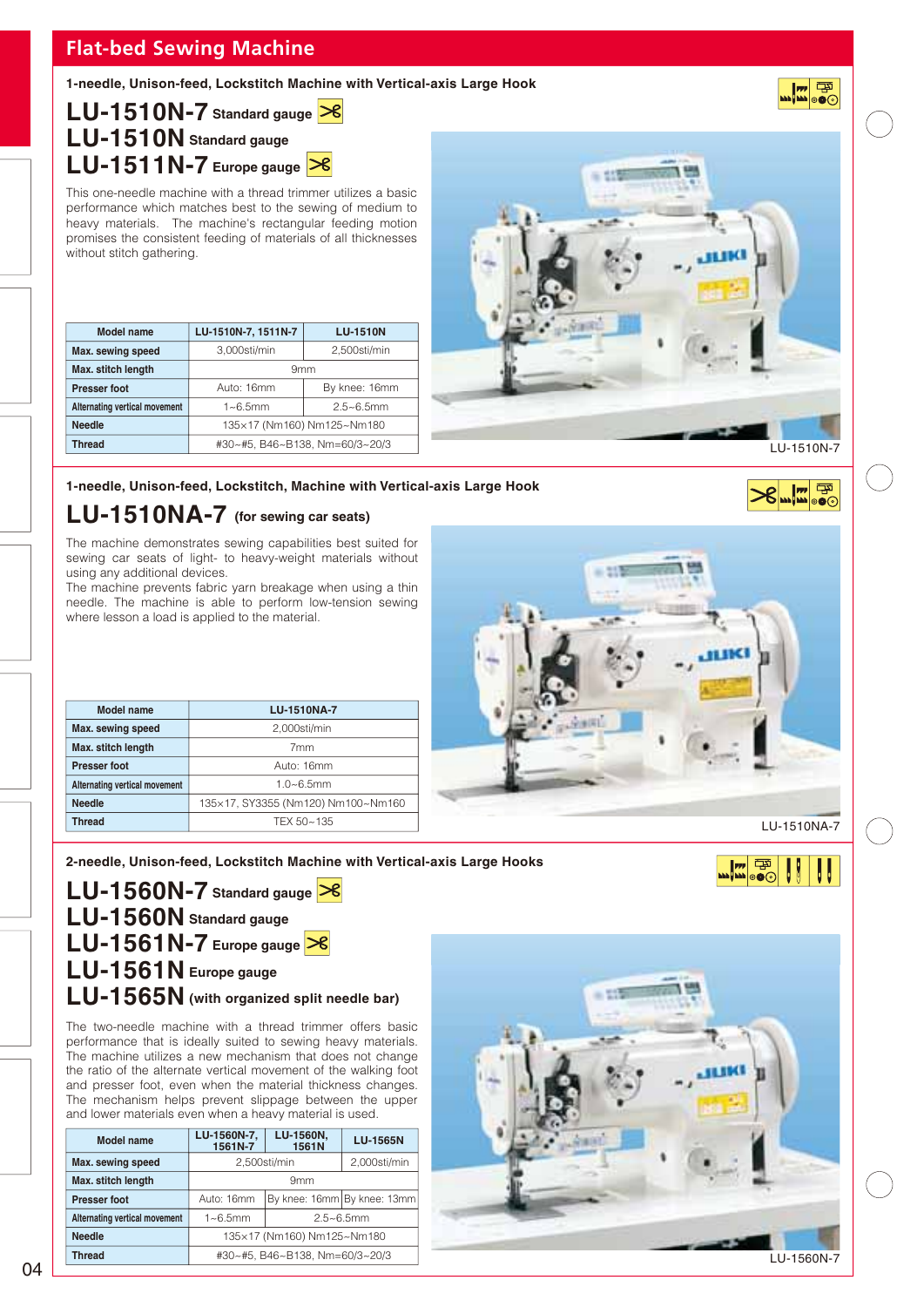| $LU-2810A-7$ Direct-drive / Europe gauge $\geq 8$                                                                                                                                                                                                                                                                                                                                                                               |                           | 1-needle, Unison-feed, Lockstitch Machine with Vertical-axis Large Hook<br>LU-2810S-7 Direct-drive / Standard gauge $\frac{8}{5}$                                                    | 中<br><b>AN AN OO (O)</b><br>LU-2810S Standard gauge<br><b>INNOVATION</b><br>LU-2810A Europe gauge |
|---------------------------------------------------------------------------------------------------------------------------------------------------------------------------------------------------------------------------------------------------------------------------------------------------------------------------------------------------------------------------------------------------------------------------------|---------------------------|--------------------------------------------------------------------------------------------------------------------------------------------------------------------------------------|---------------------------------------------------------------------------------------------------|
|                                                                                                                                                                                                                                                                                                                                                                                                                                 |                           | 2-needle, Unison-feed, Lockstitch Machine with Vertical-axis Large Hook<br>LU-2860S-7 Direct-drive / Standard gauge   $\sqrt{8}$<br>$LU-2860A-7$ Direct-drive / Europe gauge $  \gg$ | $LU-2860S$ Standard gauge<br>$LU-2860A$ Europe gauge                                              |
| High and long arm has been adopted. The machine is suited to<br>the sewing of car seats, sofas and bags. It is a sewing machine<br>provided with dramatically improved workability and functions<br>which are required for sewing large products and extra<br>heavy-weight materials.                                                                                                                                           |                           |                                                                                                                                                                                      |                                                                                                   |
| <b>Model name</b>                                                                                                                                                                                                                                                                                                                                                                                                               | LU-2810-7,<br>LU-2810     | LU-2860-7,<br><b>LU-2860</b>                                                                                                                                                         |                                                                                                   |
| Max. sewing speed                                                                                                                                                                                                                                                                                                                                                                                                               | 3,000sti/min              | 2,700sti/min                                                                                                                                                                         |                                                                                                   |
| Max. stitch length                                                                                                                                                                                                                                                                                                                                                                                                              |                           | 9 <sub>mm</sub>                                                                                                                                                                      |                                                                                                   |
| <b>Presser foot</b>                                                                                                                                                                                                                                                                                                                                                                                                             |                           | Auto: 20mm, By hand:10mm                                                                                                                                                             |                                                                                                   |
| Alternating vertical movement                                                                                                                                                                                                                                                                                                                                                                                                   |                           | $1 - 9$ mm                                                                                                                                                                           |                                                                                                   |
| <b>Needle</b>                                                                                                                                                                                                                                                                                                                                                                                                                   |                           | 135×17 (Nm160) Nm125~Nm180                                                                                                                                                           |                                                                                                   |
| <b>Thread</b>                                                                                                                                                                                                                                                                                                                                                                                                                   |                           | #30~#5, B46~B138, Mn=60/3~20/3                                                                                                                                                       | LU-2810S-7-0B                                                                                     |
| (with automatic thread trimmer of V-Belt type)<br>LU-2810S-6 Direct-drive / Standard gauge                                                                                                                                                                                                                                                                                                                                      |                           |                                                                                                                                                                                      |                                                                                                   |
| (with automatic thread trimmer of V-Belt type)<br>LU-2860S-6 Direct-drive / Standard gauge                                                                                                                                                                                                                                                                                                                                      |                           | 2-needle, Unison-feed, Lockstitch Machine with Vertical-axis Large Hook                                                                                                              | LU-2810A-6 Direct-drive / Europe gauge<br>LU-2860A-6 Direct-drive / Europe gauge                  |
| High and long arm has been adopted. The V-belt type machine<br>head is added to the machine lineup following the Direct-Drive<br>type. The machine is suited to the sewing of car seats, sofas<br>and bags. It is a sewing machine provided with dramatically<br>improved workability and functions which are required for<br>sewing large products and extra heavy-weight materials.<br><b>Model name</b><br>Max. sewing speed | LU-2810-6<br>3,000sti/min | LU-2860-6<br>2,700sti/min                                                                                                                                                            |                                                                                                   |
| Max. stitch length                                                                                                                                                                                                                                                                                                                                                                                                              |                           | 9 <sub>mm</sub>                                                                                                                                                                      |                                                                                                   |
| Presser foot                                                                                                                                                                                                                                                                                                                                                                                                                    |                           | Auto: 20mm, By hand:10mm                                                                                                                                                             |                                                                                                   |
| Alternating vertical movement                                                                                                                                                                                                                                                                                                                                                                                                   |                           | $1 - 9$ mm                                                                                                                                                                           |                                                                                                   |
| Needle<br><b>Thread</b>                                                                                                                                                                                                                                                                                                                                                                                                         |                           | 135×17 (Nm160) Nm125~Nm180<br>#30~#5, B46~B138, Mn=60/3~20/3                                                                                                                         | LU-2810-6                                                                                         |

**High-speed, 1-needle, Unison-feed, Lockstitch Machine with Vertical-axis Large Hook**

### **LU-2210N-7 (1.6 fold-capacity hook) LU-2210W-7 (double-capacity hook)**

Thanks to its remarkable feed efficiency and improved feed cam unit, the machine smoothly feeds materials at high speeds while preventing stitch gathering.

The machine is also equipped with a new box-type feed locus that enables the production of beautifully finished seams free from material flopping.

| Model name                    | LU-2210N-7, 2210W-7            |  |
|-------------------------------|--------------------------------|--|
| Max. sewing speed             | 3,500sti/min                   |  |
| Max. stitch length            | 9 <sub>mm</sub>                |  |
| <b>Presser foot</b>           | Auto: 16mm                     |  |
| Alternating vertical movement | $1 - 6.5$ mm                   |  |
| <b>Needle</b>                 | 134×35R (Nm140), Nm110~Nm160   |  |
| <b>Thread</b>                 | #30~#4, B46~B138, Nm=60/3~20/3 |  |

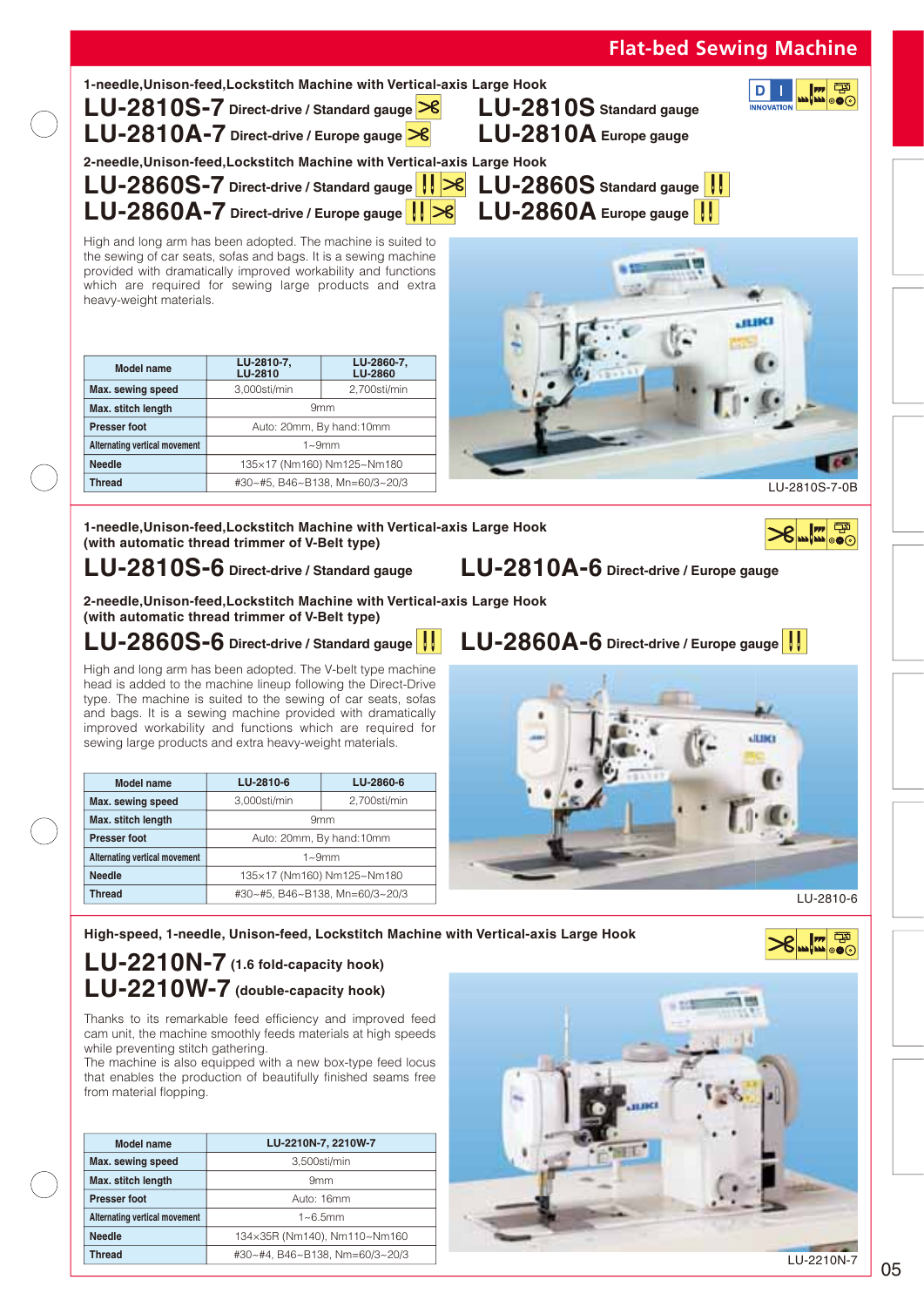**High-speed, 1-needle, Unison-feed, Lockstitch, Machine with Vertical-axis Large Hook (2-pitch dial type)**

### **LU-2212N-7 LU-2220N-7 (shorter thread remaining type)**

Two different stitch lengths can be set according to the application. The machine is widely applicable to the sewing of leather and heavy materials such as car seats and sofas.

#### **(LU-2220N-7)**

Thread nipping work required at the beginning and end of sewing is reduced. This is a high-performance machine which contributes to both increased productivity and improved quality for sewing car seats. Frequency of the use of scissors by the operator is reduced, thereby helping prevent the material from being damaged.

| Model name                    | LU-2212N-7, LU-2220N-7         |  |
|-------------------------------|--------------------------------|--|
| Max. sewing speed             | 3,500sti/min                   |  |
| Max. stitch length            | 9 <sub>mm</sub>                |  |
| <b>Presser foot</b>           | Auto: 16mm                     |  |
| Alternating vertical movement | $1~6~5$ mm                     |  |
| <b>Needle</b>                 | 134×35R (Nm140), Nm110~Nm160   |  |
| Thread                        | #30~#4, B46~B138, Nm=60/3~20/3 |  |



 $\begin{picture}(120,10) \put(0,0){\line(1,0){10}} \put(15,0){\line(1,0){10}} \put(15,0){\line(1,0){10}} \put(15,0){\line(1,0){10}} \put(15,0){\line(1,0){10}} \put(15,0){\line(1,0){10}} \put(15,0){\line(1,0){10}} \put(15,0){\line(1,0){10}} \put(15,0){\line(1,0){10}} \put(15,0){\line(1,0){10}} \put(15,0){\line(1,0){10}} \put(15,0){\line($ 

E<sup>®</sup>

阠  $\circ$   $\circ$ 

#### **High-speed, 2-needle, Unison-feed, Lockstitch Machine with Vertical-axis Large Hooks**

### **LU-2260N-7 (1.6 fold-capacity hook) LU-2260W-7 (double-capacity hook)**

The vertical strokes of the presser foot and walking foot (their alternating vertical movement) can be easily changed using a large dial mounted on the top surface of the machine head. In addition, the sewing speed is automatically adjusted with the set value. With this feature, ideal sewing conditions are maintained at all times.

| Model name                    | LU-2260N-7, 2260W-7            |
|-------------------------------|--------------------------------|
| Max. sewing speed             | 3.500sti/min                   |
| Max. stitch length            | 6 <sub>mm</sub>                |
| <b>Presser foot</b>           | Auto: 16mm                     |
| Alternating vertical movement | $1 - 6.5$ mm                   |
| <b>Needle</b>                 | 134×35R (Nm140), Nm110~Nm160   |
| Thread                        | #20~#5, B69~B138, Nm=40/3~20/3 |



#### **1-needle, Lockstitch, Zigzag Stitching Machine with Large Hook**

### **LZH-1290-7 LZH-1290**

The machine tenses thread uniformly over the zigzag stroke to produce beautifully finished stitches at a high speed. With its extended zigzag with, higher presser foot lift, and newly introduced horizontal-axis double-capacity hook, the machine upgrades the functions required for the sewing of heavy materials.

| Model name          | LZH-1290-7                    | <b>LZH-1290</b> |
|---------------------|-------------------------------|-----------------|
| Max. sewing speed   | 2.000sti/min                  |                 |
| Max. stitch length  | 6 <sub>mm</sub>               |                 |
| <b>Presser foot</b> | By knee: 11mm                 | By knee: 14mm   |
| Zigzag width        | Max. 8mm (adjustable to 10mm) |                 |
| <b>Needle</b>       | SY1906 (Nm100) Nm90~Nm110     |                 |

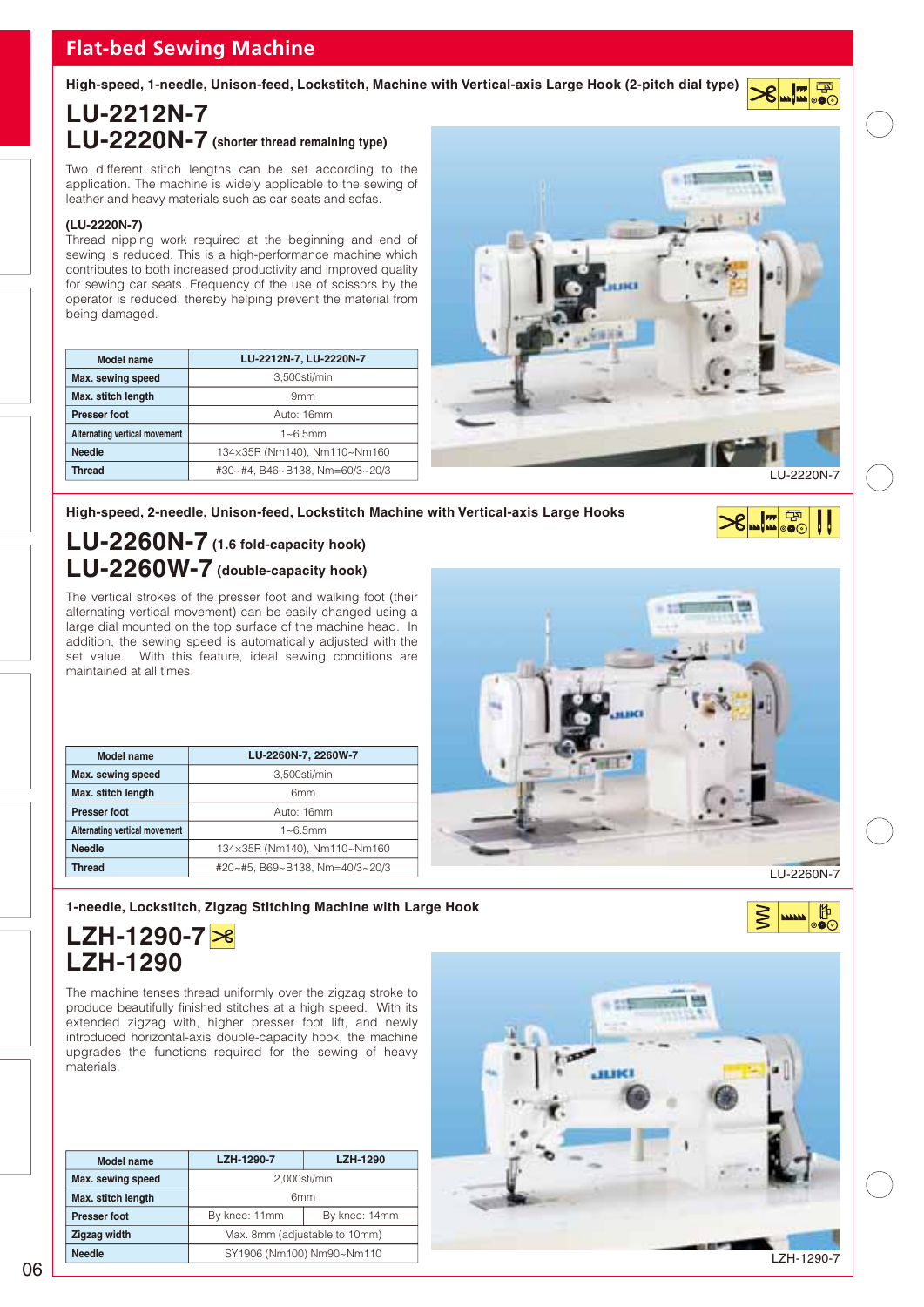**Cylinder-bed, 1-needle, Top and Bottom-feed, Lockstitch Machine**

DSU-145-7 (with automatically lubricated for hook)

### **DSU-145U (with automatically lubricated for hook)**

JUKI's DSU series sewing machines smoothly sew tubular materials such as bags and shoes, demonstrating outstanding capabilities when sewing smalldiameter sections.

| Model name                              | <b>DSU-145-7</b>               | <b>DSU-145U</b> |  |
|-----------------------------------------|--------------------------------|-----------------|--|
| Max. sewing speed                       | 2,000sti/min                   |                 |  |
| Max. stitch length                      | 6 <sub>mm</sub>                |                 |  |
| <b>Presser foot</b>                     | By knee: 13mm<br>By knee: 15mm |                 |  |
| <b>Alternating vertical</b><br>movement | $2\nu$ -5mm                    |                 |  |
| <b>Needle</b>                           | $DPx17$ (#21) #14~#22          |                 |  |
| <b>Thread</b>                           | #50~#8, B33~B92, Nm=120/3~30/3 |                 |  |



DSC-245-7 (with automatically lubricated for hook) **DSC-246-7** (with double-capacity hook)  $\frac{1}{2}$ 

 $\frac{1}{\sqrt{2\pi}}\sqrt{\frac{1}{2\pi}}$ 

**PPP** 

**Cylinder-bed, 1-needle, Unison-feed, Lockstitch Machine**

### **DSC-244U DSC-245U (with automatically lubricated for hook) DSC-246U** (with double-capacity hook)

The unison-feed provides the optimal feed efficiency by feeding heavy materials smoothly and firmly.

The diameter of the cylinder is as small as $\phi$ 46mm for a standard hook or $\phi$ 50mm for a double-capacity hook. The small-diameter cylinder is quite helpful for handling bags, shoes, and other small articles smoothly and easily.

| Model name                              | <b>DSC-244U(V)</b>                       | DSC-245U(V), 245(V)-7                   | DSC-246U(V), 246(V)-7                               |
|-----------------------------------------|------------------------------------------|-----------------------------------------|-----------------------------------------------------|
| <b>Application</b>                      | V type: attaching of piping tape         |                                         |                                                     |
| Max. sewing speed                       | 2,200sti/min                             |                                         |                                                     |
| Max. stitch length                      | 6mm                                      |                                         |                                                     |
| <b>Presser foot</b>                     | By knee: 13mm,<br>15mm (without trimmer) |                                         | By knee: 14mm<br>By knee: 15mm<br>(without trimmer) |
| <b>Alternating vertical</b><br>movement | $3.0 - 4.8$ mm                           |                                         |                                                     |
| <b>Needle</b>                           | DPx17(#18) #14~#21                       |                                         | $DPx17(#21)$ #14~#23                                |
| <b>Thread</b>                           |                                          | #50~#20, B33~B69,<br>$Nm=120/3\sim40/3$ | #50~#8, B33~B92,<br>$Nm = 120/3 \sim 30/3$          |



**Cylinder-bed, 1-needle, Unison-feed, Lockstitch Machine with automatically lubricated for hook**

### **DSC-245U/X55200 (with standard hook) DSC-245U/X55278 (with standard hook and binder) DSC-245-7-0B/X55167 (with standard hook)**

The machine provides good tightness of seams even with lower thread tension, and reduces the variances of stitch length at high and low speed. Thanks to a slide take-up lever, the responsiveness to thick threads has been further improved, and the ratio of alternating vertical movement remains unchaged even with the changes of material thickness.

| <b>Model name</b>                       | DSC-245/X55200                      | DSC-245/X55278                   | DSC-245-7-0B/X55167                                |
|-----------------------------------------|-------------------------------------|----------------------------------|----------------------------------------------------|
| Application                             | with standard hook                  | with standard<br>hook and binder | with standard hook and<br>automatic thread trimmer |
| Max. sewing speed                       | 2.200sti/min                        |                                  |                                                    |
| Max. stitch length                      | 6mm (nomal/reverse feed)            |                                  |                                                    |
| Lift of the presser foot                | By hand: 9mm / By knee: 16mm (max.) |                                  |                                                    |
| <b>Alternating vertical</b><br>movement | $2.5 - 6.5$ mm                      |                                  |                                                    |
| <b>Needle</b>                           | 135×17 Nm100~180 (Stndard Nm130)    |                                  |                                                    |
| <b>Thread</b>                           | $#50 - #8$                          |                                  |                                                    |

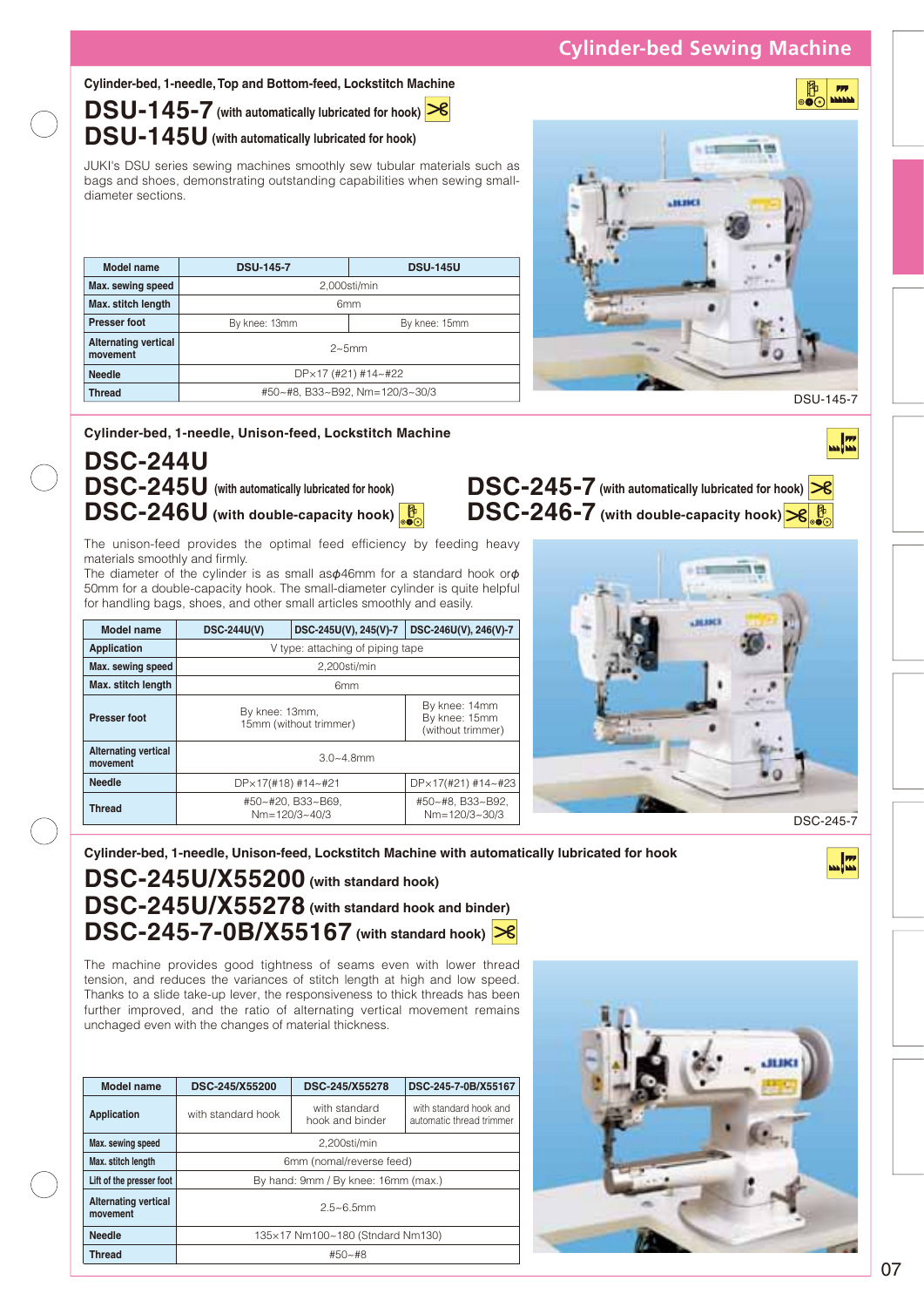### **Cylinder-bed Sewing Machine**

**Cylinder-bed, 1-needle, Unison-feed, Lockstitch Machine with Vertical-axis Hook**

**LS-1340** LS-1341<sup></sup>

**LS-1342-7** (gauge for small articles)  $\frac{8}{60}$ **LS-1342** (gauge for small articles)

The slimmed-down throat plate easily adjusts to the sewing of small tubular articles with diameters as small as  $\phi$  40mm. This enhances the machine's ability to smoothly sew not only bags and shoes, but also small article such as wallets. The newly developed mode of highly rigid rectangular feed guarantees outstanding feed performance.

| <b>Model name</b>                       | LS-1342-7, 1342                                                                                                                 | LS-1341, 1340  |  |
|-----------------------------------------|---------------------------------------------------------------------------------------------------------------------------------|----------------|--|
| Max. sewing speed                       | 2.500sti/min                                                                                                                    | 2.000sti/min   |  |
| Max. stitch length                      | 6 <sub>mm</sub>                                                                                                                 |                |  |
| <b>Presser foot</b>                     | By knee: 16mm                                                                                                                   |                |  |
| <b>Alternating vertical</b><br>movement | $1 - 6.5$ mm                                                                                                                    | $2.5 - 6.5$ mm |  |
| <b>Needle</b>                           | 135×17 (Nm160) Nm100~Nm180: (1342-7, 1342, 1341)<br>135×17 (Nm140) Nm100~Nm180: (1340)                                          |                |  |
| <b>Thread</b>                           | #30~#5, B46~B138, Nm=60/3~20/3 (1342-7)<br>#40~#5, B33~B138, Nm=90/3~20/3 (1342, 1341)<br>#50~#8, B33~B92, Nm=120/3~30/3 (1340) |                |  |



F. So

 $\overline{\mathbb{F}}$ ™ ⊚⊜ ⊙

**Cylinder-bed, 1-needle, Unison-feed, Lockstitch Machine with Vertical-axis Hook**

## **LS-1341/X55287 (with dial for adjustment of alternating vertical movement)**

The vertical stroke of the presser foot and walking foot (amount of alternating vertical movement) can be easily changed with the large dial mounted on the top of the machine head. This ensures ideal sewing conditions at all times.

| Model name               | LS-1341/X55287             |  |
|--------------------------|----------------------------|--|
| <b>Application</b>       | for heavy-weight materials |  |
| <b>Max.sewing speed</b>  | 2,000sti/min               |  |
| <b>Max.stitch length</b> | 6 <sub>mm</sub>            |  |
| Needle bar stroke        | 36mm                       |  |
| <b>Needle</b>            | 135×17 (Nm160) Nm125~Nm180 |  |
| <b>Thread</b>            | $#30 - #5$                 |  |



**Cylinder-bed, 1-needle, Unison-feed, Lockstitch Machine with Vertical-axis Hook**

### **LS-1342/X55280 (small-cylinder type) LS-1342/X55274 (thick-thread type) LS-1342-7-0BB/X55275 (thick-thread type)**

LS-1342/X55280 is a machine with large vertical-axis hook which makes the throad plate on the tip of cylinder smallest to the utmost limit. Gauges for small articles are equipped as standard, therefore the machine is good at handling small articles and ideal for sewing articles with narrow gusset such as wallets and small bags.

LS-1342/X55274 and LS-1342-7-0BB/X55275 are machines which have more powerful feed and better responsiveness to thick thread the standard machines. The machine with automatic thread trimmer is provided as standard with an instantaneous change-over device for for the alternate vertical movement amount (DL device) and auto-lifter (AK device).

| <b>Model name</b>                | LS-1342/X55280                                                                     | LS-1342/X55274    | LS-1342-7-0BB/X55275                             |
|----------------------------------|------------------------------------------------------------------------------------|-------------------|--------------------------------------------------|
| <b>Application</b>               | small-cylinder type                                                                | thick-thread type | thick-thread type<br>(automatic thread trimming) |
| Max. sewing speed                | 2.000sti/min                                                                       |                   |                                                  |
| Max. stitch length               | 6 <sub>mm</sub><br>4 <sub>mm</sub><br>(nomal/reverse feed)<br>(nomal/reverse feed) |                   |                                                  |
| <b>Hook</b>                      | Vertical-axis 1.6 fold-capacity hook                                               |                   |                                                  |
| Needle thread<br>tention control | Double tention type                                                                |                   |                                                  |
| <b>Needle</b>                    | 135×17 Nm100~160<br>135×17 Nm100~180<br>(Stndard Nm110)<br>(Stndard Nm160)         |                   |                                                  |
| <b>Thread</b>                    | $#40 - #20$                                                                        | $#20 - #0$        | $#30 - #5$                                       |

LS-1342/X55280

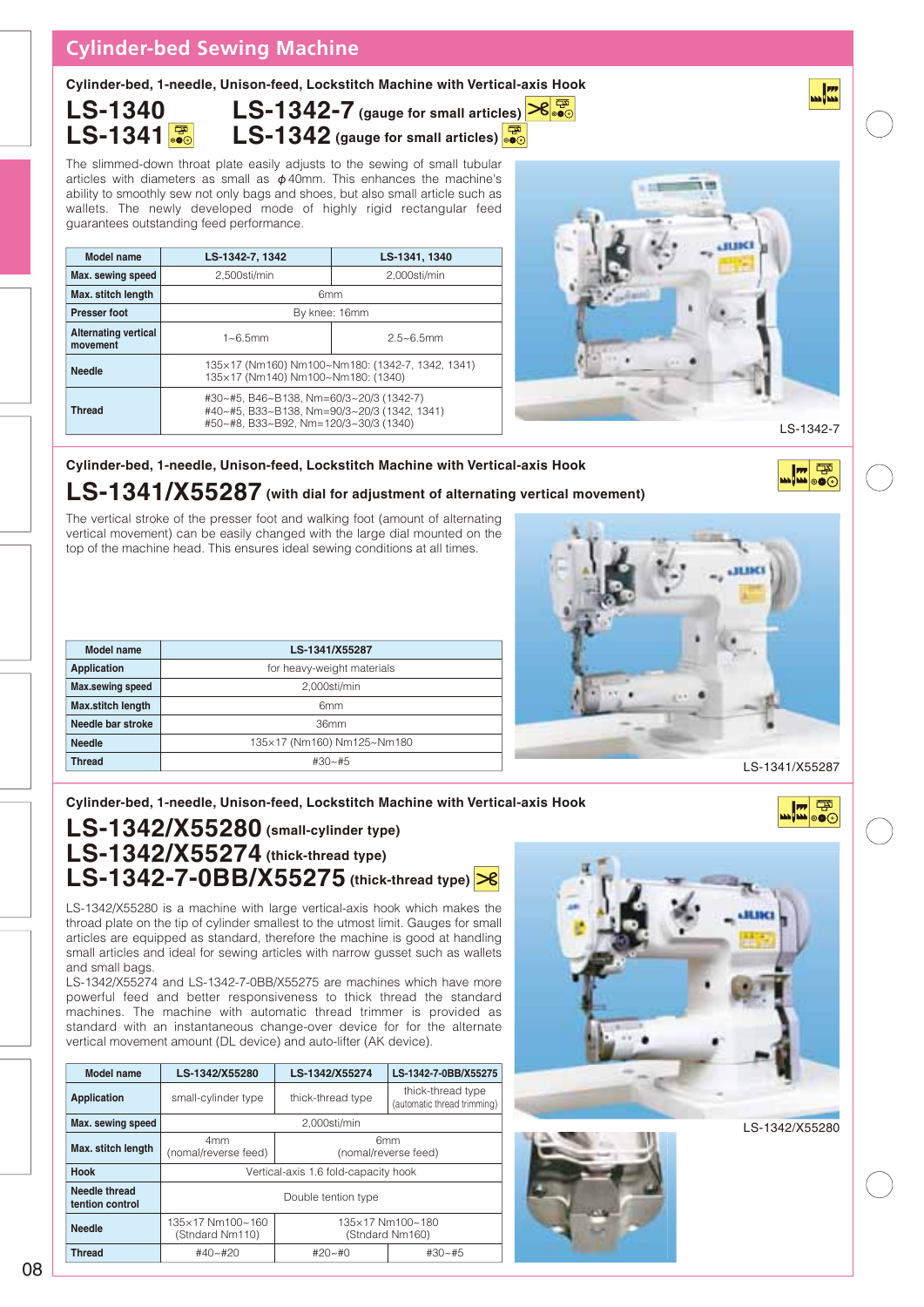### **Post-bed Sewing Machine**

同国

**PLC-2710-7 PLC-2710 Post-bed, 1-needle, Unison-feed, Lockstitch Machine**

**Post-bed, 2-needle, Unison-feed, Lockstitch Machine**

**PLC-2760-7**

**PLC-2760 PLC-2760L (thick-thread long-pitch type) PLC-2765 (with organized split needlebars)**

It is the most-advanced sewing machine which is best-suited to the sewing of heavy weight materials sewing processes such as car-seats, sofas and sports goods. The long distance from the machine arm to the needle contributes to improved workability.

| Model name                              | PLC-2710-7, 2710<br>PLC-2760-7, 2760                  | <b>PLC-2760L</b>              | <b>PLC-2765</b>                         |
|-----------------------------------------|-------------------------------------------------------|-------------------------------|-----------------------------------------|
| Max. sewing speed                       | 2,500sti/min                                          | 2,000sti/min                  | 2,500sti/min                            |
| Max. stitch length                      | 12mm                                                  |                               |                                         |
| <b>Presser foot</b>                     | Hand: 10mm.<br>Hand: 10mm.<br>Auto: 18mm<br>Auto:20mm |                               |                                         |
| <b>Alternating vertical</b><br>movement | $1 - 9$ mm                                            |                               |                                         |
| <b>Needle</b>                           | 135×17 (Nm140)<br>Nm100~Nm180                         | 135×17 (Nm200)<br>Nm140~Nm200 | 135×17 (Nm140)<br>Nm100~Nm180           |
| <b>Thread</b>                           | $#30 - #5.$<br>B46~B138,<br>Nm60/3~18/3               | $#8 - #0$                     | $#30 - #5.$<br>B46~B138.<br>Nm60/3~18/3 |



PLC-2760-7

**ED** 

### **PLC-1710-7 PLC-1710 Post-bed, 1-needle, Unison-feed, Lockstitch Machine**

**Post-bed, 2-needle, Unison-feed, Lockstitch Machine**

### **PLC-1760-7 PLC-1760 PLC-1760L (thick-thread long-pitch type)**

This machine with a thread trimmer utilizes a basic performance which matches best to the sewing of heavy materials such as car seats and furniture. The vertical strokes of the presser foot and walking foot (amount of alternating vertical movement of the walking foot and presser foot) can be easily changed using the large dial mounted on the top of the machine head.

| <b>Model name</b>                       | PLC-1710-7, 1710<br>PLC-1760-7, 1760                      | <b>PLC-1760L</b>                                        |  |
|-----------------------------------------|-----------------------------------------------------------|---------------------------------------------------------|--|
| Max. sewing speed                       | 2.500sti/min                                              | 1,800sti/min ( $p=0$ ~10mm)<br>1,600sti/min (p=10~12mm) |  |
| Max. stitch length                      | 9 <sub>mm</sub>                                           | 12mm                                                    |  |
| <b>Presser foot</b>                     | Auto: 16mm                                                |                                                         |  |
| <b>Alternating vertical</b><br>movement | 1~6.5mm (1710-7, 1760-7, 1760L)<br>2.5~6.5mm (1710, 1760) |                                                         |  |
| <b>Needle</b>                           | 134×35 (Nm140)<br>Nm110~Nm160                             | 134×35 (Nm200)<br>Nm140~Nm200                           |  |
| <b>Thread</b>                           | $#30 - #5.$<br>B46~B138.<br>Nm=60/3~20/3                  | $#8 - #0.$<br>B92~B207.<br>$Nm = 30/3 \sim 15/3$        |  |

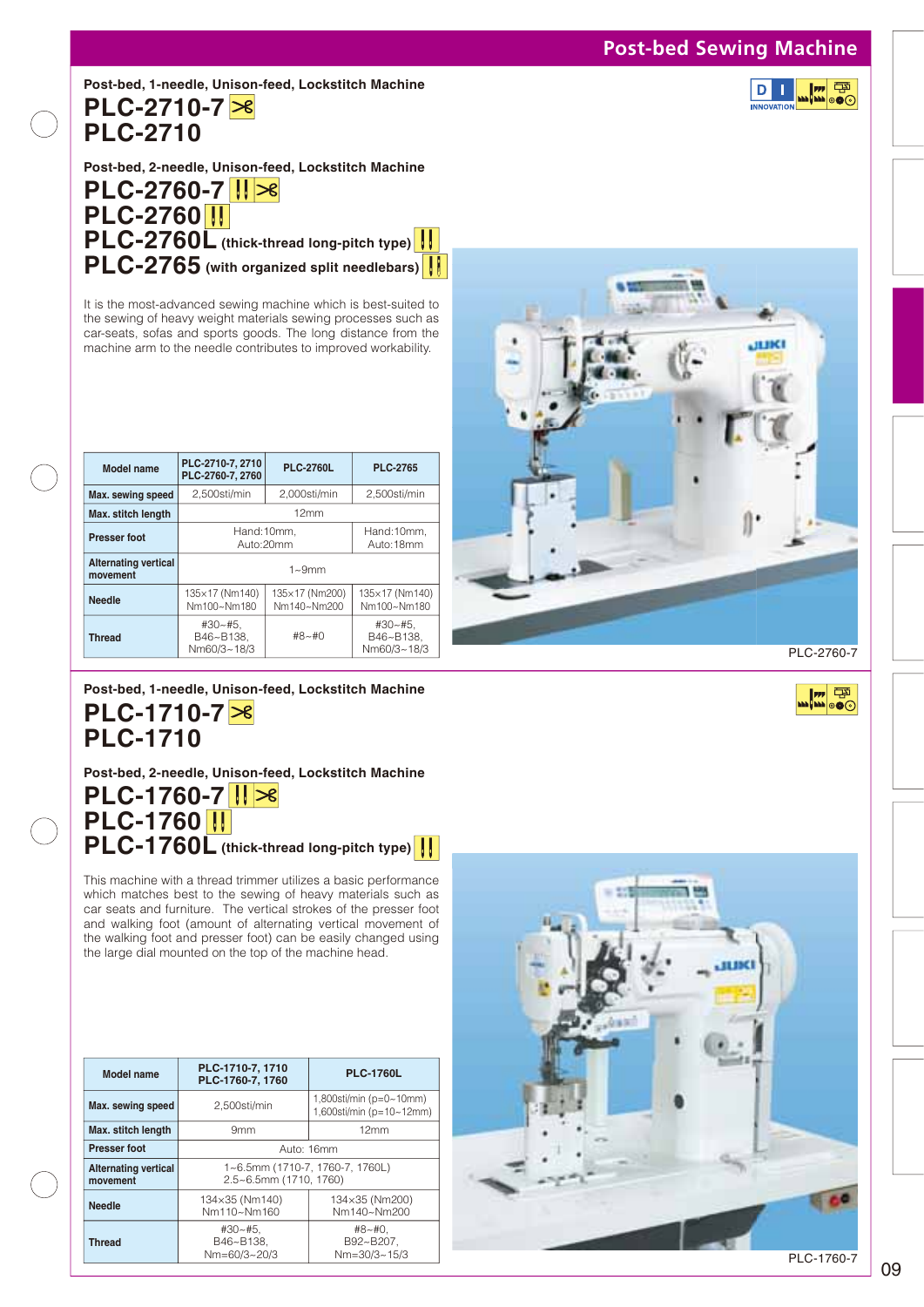### **Post-bed Sewing Machine**

**High-post-bed, 1-needle, Unison-feed, Lockstitch Machine**

**PLC-1690 PLC-1691** 

W₩®

The high post-bed machine is best-suited to the 3-dimensional sewing of bags, etc. The newly developed high post-bet machine has a post with a compact-finished top to support difficult sewing processes that conventional machine can't handle such as bottom sewing or gore sewing.

| Model name                              | <b>PLC-1690</b><br><b>PLC-1691</b> |       |  |
|-----------------------------------------|------------------------------------|-------|--|
| Max. sewing speed                       | 1.600sti/min                       |       |  |
| Max. stitch length                      | 6 <sub>mm</sub>                    |       |  |
| <b>Presser foot</b>                     | By knee: 15mm<br>By knee: 10.5mm   |       |  |
| Post heigth                             | 420mm                              | 425mm |  |
| <b>Alternating vertical</b><br>movement | $2\sim$ 7mm                        |       |  |
| <b>Needle</b>                           | 134×35R (Nm120) Nm100~Nm140        |       |  |
| <b>Thread</b>                           | #30~#8, B46~B92, Nm=60/3~30/3      |       |  |

PLC-1690

### **PLH-981U (1-needle) Post-bed, Bottom-feed, Lockstitch Machine**

**PLH-982U (2-needle)** 

### **PLN-985U (1-needle) Post-bed, Needle-feed, Lockstitch Machine**

With a needle feed mechanism that operates in synchronization with the bottom feed, the machine produces beautiful seams free from slippage even when sewing slippery or hard-to-feed materials.

| Model name          | PLH-981U, 982U                               | <b>PLN-985U</b> |
|---------------------|----------------------------------------------|-----------------|
| Max. sewing speed   | 2.500sti/min                                 |                 |
| Max. stitch length  | 4 <sub>mm</sub>                              |                 |
| <b>Presser foot</b> | By knee: 10mm<br>By knee: 9mm                |                 |
| <b>Needle</b>       | $DPx5$ (#18) #16~#21<br>$DPx5$ (#16) #16~#21 |                 |
| <b>Thread</b>       | #40~#8, B33~B92, Nm=90/3~30/3                |                 |

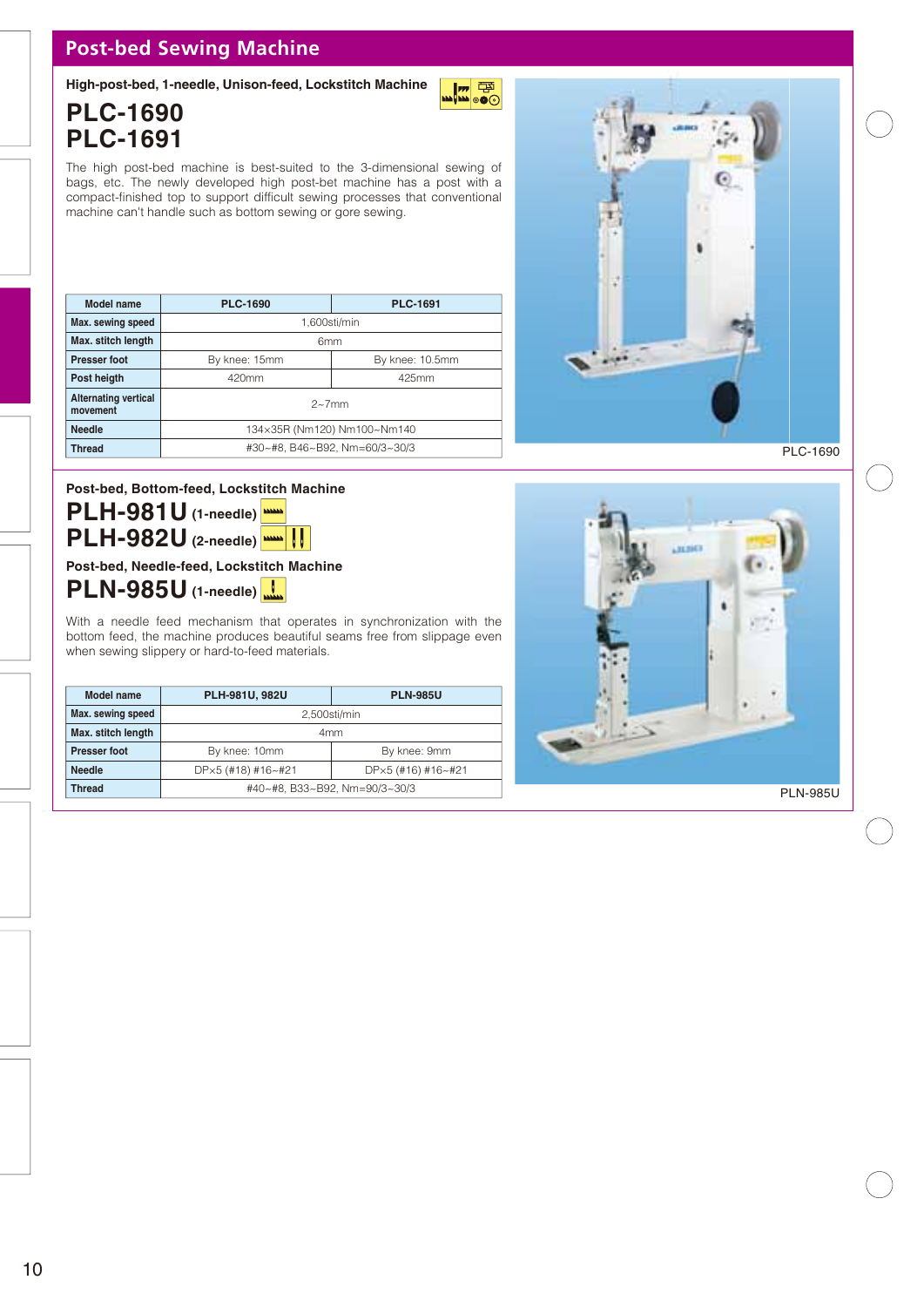**Long Arm Sewing Machine** 

军

军  $\circ\bullet\circ$ 

#### **Long-arm, Unison-feed, Lockstitch Machine with Vertical-axis Large Hook**

### **LU-2216N-7 (1-needle) LU-2266N-7 (2-needle)**

Based on the market-proven design of the LU-2210N-7 and - 2260N-7 Series, the LU-2216N-7 / -2266N-7 are developed with a longer distance from the machine arm to needle ... a full 650mm. The long arm unison-feed lockstitch machine with vertical-axis large hook with automatic thread trimmer is bestsuited to processes that require a longer distance from the machine arm to needle, such as reinforcement stitching and topstitching in tape attachment processes for sewing furniture or car seats.

| <b>Model name</b>                       | LU-2216N-7                              | LU-2266N-7                              |  |  |
|-----------------------------------------|-----------------------------------------|-----------------------------------------|--|--|
| Max. sewing speed                       | 3.000sti/min                            |                                         |  |  |
| Max. stitch length                      | 9 <sub>mm</sub><br>6mm                  |                                         |  |  |
| <b>Presser foot</b>                     | Auto: 16mm                              |                                         |  |  |
| <b>Alternating vertical</b><br>movement | $1~6~5$ mm                              |                                         |  |  |
| Distance from needle<br>to machine arm  | 650mm                                   |                                         |  |  |
| <b>Needle</b>                           | 134×35R (Nm140)<br>Nm110~Nm160          |                                         |  |  |
| <b>Thread</b>                           | #30~#4, B46~B138<br>$Nm=40/3 \sim 20/3$ | #20~#5, B69~B138<br>$Nm=40/3 \sim 20/3$ |  |  |



**Long-arm, Unison-feed, Lockstitch Machine with Vertical-axis Large Hook**

### **LG-158-1U (1-needle) LG-158U (2-needle)**

With a generous 750mm of free space under the arm and powerful unison-feed that provides a maximum stitch length of 10mm, the machine delivers outstanding productivity when sewing heavy materials such as tents and sheets.

| Model name                              | LG-158-1U, 158U                |  |
|-----------------------------------------|--------------------------------|--|
| Max. sewing speed                       | 1.500sti/min                   |  |
| Max. stitch length                      | 10 <sub>mm</sub>               |  |
| <b>Presser foot</b>                     | By pedal: 21.5mm               |  |
| <b>Alternating vertical</b><br>movement | $6 - 19$ mm                    |  |
| Distance from needle<br>to machine arm  | 750mm                          |  |
| <b>Needle</b>                           | $DD\times1$ (#25)              |  |
| <b>Thread</b>                           | #20~#5, B69~B138, Nm=40/3~20/3 |  |



**Super-long Cylinder-bed, 1-needle, Lockstitch Machine with Large Shuttle-hook for Extra Heavy-weight Materials**

### **TSC-461U**

It is equipped with a free space under the arm as wide as 950mm, which means that the machine is capable of sewing large materials, long-sized materials and tubular sewn products with ease.

| Model name                                    | <b>TSC-461U</b>               |  |
|-----------------------------------------------|-------------------------------|--|
| Max. sewing speed                             | 650sti/min                    |  |
| Max. stitch length                            | 11mm                          |  |
| <b>Presser foot</b>                           | By pedal: 20mm                |  |
| <b>Alternating vertical</b><br>movement       | $4\sim$ 8mm                   |  |
| <b>Distance from needle</b><br>to machine arm | 950mm                         |  |
| <b>Needle</b>                                 | 794 (Nm230) Nm130~Nm280       |  |
| <b>Thread</b>                                 | #8~#0, B92~B207, Nm=30/3~15/3 |  |

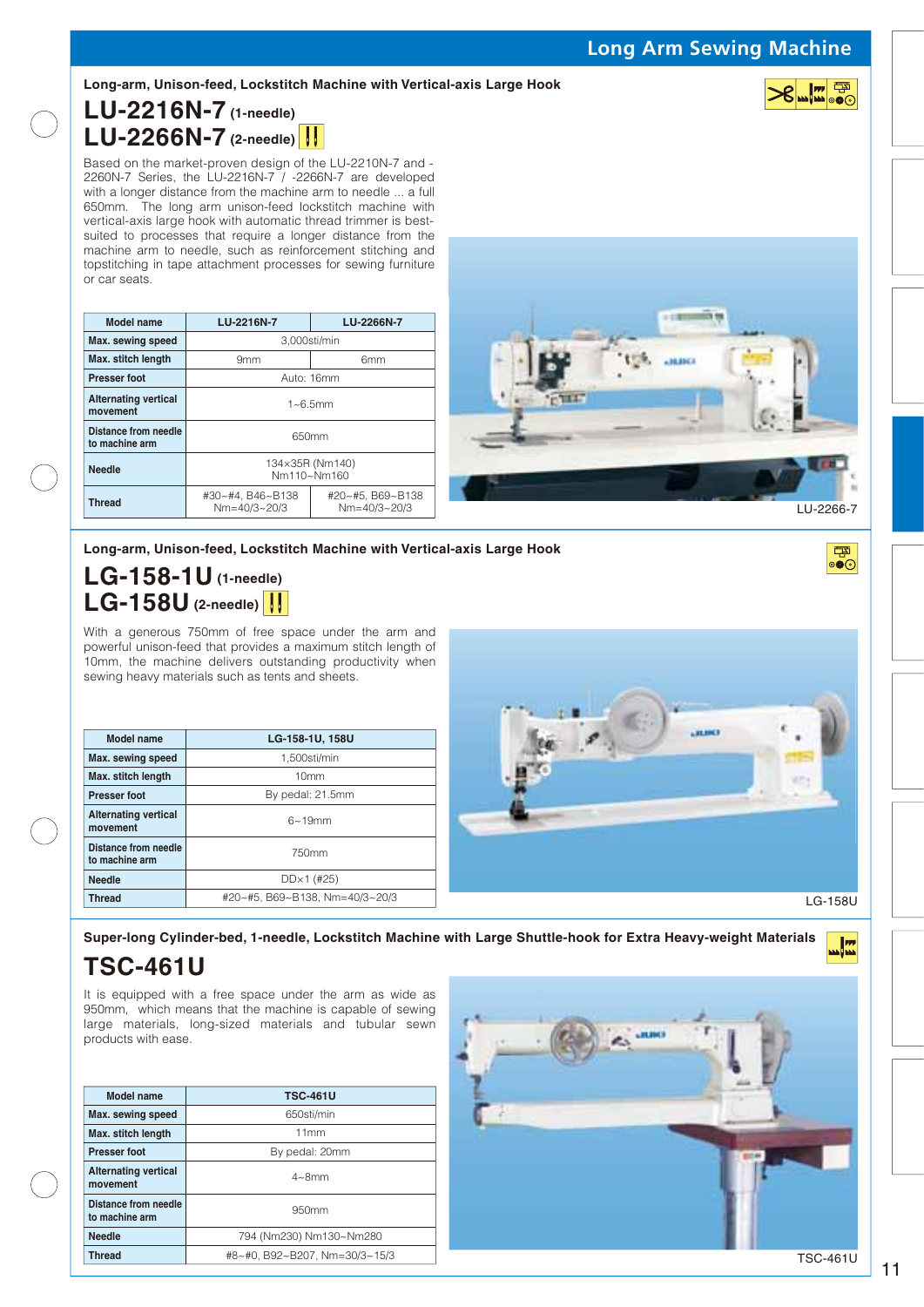### **Machine for Extra Heavy-weight Materials**

**Semi-long Flat-bed, 1-needle, Lockstitch Machine with Large Shuttle-hook for Extra Heavy-weight Materials**

**TNU-243U (unison-feed) TU-273U (top and bottom-feed)** 

The machine is optimally suited for the sewing of extra heavy-weigth materials such as tents, seat belts, and bag handles.

| Model name                              | TNU-243U, TU-273U                                |  |
|-----------------------------------------|--------------------------------------------------|--|
| Max. sewing speed                       | 800sti/min                                       |  |
| Max. stitch length                      | 15mm                                             |  |
| <b>Presser foot</b>                     | By knee: 20mm                                    |  |
| <b>Alternating vertical</b><br>movement | $4\sim$ 8mm                                      |  |
| Distance from needle<br>to machine arm  | 420mm                                            |  |
| <b>Needle</b>                           | 794 (Nm230) Nm130~Nm280<br>$DY \times 3$ #21~#28 |  |
| <b>Thread</b>                           | #8~#0, B92~B207<br>$Nm = 30/3 \sim 15/3$         |  |



TNU-243U

**Semi-long Cylinder-bed, 1-needle, Lockstitch Machine with Large Shuttle-hook for Extra Heavy-weight Materials**

**TSH-411U (bottom-feed) TSN-421 U** (needle-feed) **TSC-441U** (unison-feed) **TSU-471U (top and bottom-feed)**

The lifting range of the presser foot is as high as 20mm for smooth placement / removal of extra heavy-weight materials. The machine has a wider free space under the machine arm to allow the operator to easily place and remove a large sewing products.

| Model name                              | <b>TSH-411U, TSN-421U</b><br><b>TSC-441U, TSU-471U</b> |  |
|-----------------------------------------|--------------------------------------------------------|--|
| Max. sewing speed                       | 800sti/min                                             |  |
| Max. stitch length                      | 11mm                                                   |  |
| <b>Presser foot</b>                     | By pedal: 20mm                                         |  |
| <b>Alternating vertical</b><br>movement | $4\sim$ 8mm<br>(TSC-441, TSU-471)                      |  |
| Distance from needle<br>to machine arm  | $420$ mm                                               |  |
| <b>Needle</b>                           | 794 (Nm230) Nm130~Nm280                                |  |
| <b>Thread</b>                           | #8~#0, B92~B207<br>$Nm = 30/3 \sim 15/3$               |  |

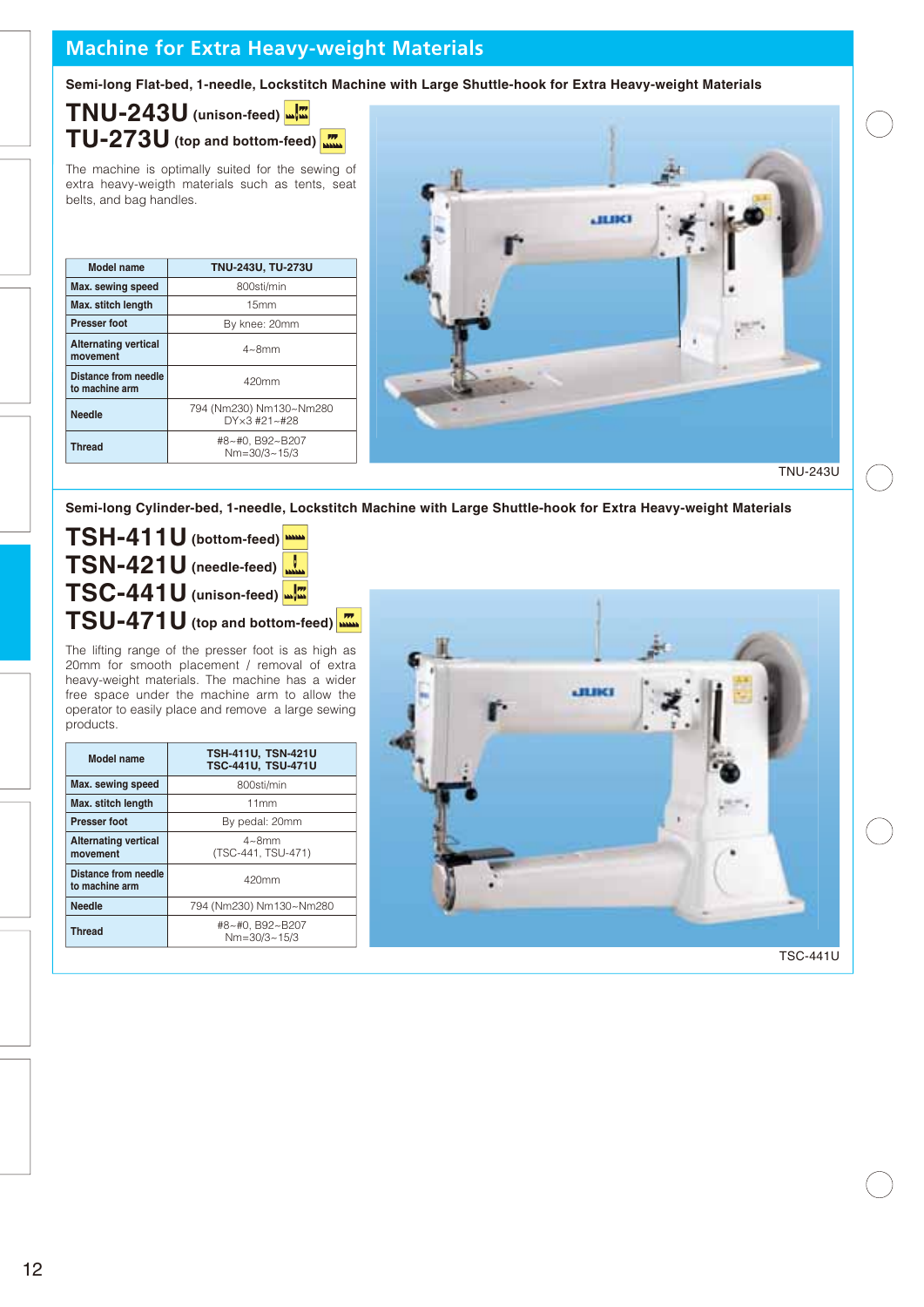### **Shape-tacking Machine**

D

D -T

#### **Computer-controlled, High-speed Bartacking Machine**

### **LK-1900B-HS**  LK-1900B-WS (extra heavy-weight) **b**

The machine achieves a maximum sewing speed of 3,200sti/min (Normal hook type), enhancing the startup speed at the beginning and ending of sewing, as well as the speed of thread trimming, thus reducing the total cycle time. It therefore achieves upgraded productivity.

| <b>Model name</b>                   | <b>LK-1900B-HS</b>                                       | <b>LK-1900B-WS</b> |  |  |
|-------------------------------------|----------------------------------------------------------|--------------------|--|--|
| Application                         | Heavy-weight                                             | Extra heavy-weight |  |  |
| Sewing area                         | 30mm (L)×40mm (W)                                        |                    |  |  |
| Max. sewing speed                   | 2.700sti/min<br>3.200sti/min                             |                    |  |  |
| <b>Stitch length</b>                | $0.1$ mm~10mm $(0.1$ step $)$                            |                    |  |  |
| Work clamp foot                     | 13mm (17mm when the reverse-rotation needle-up function) |                    |  |  |
| <b>Needle</b>                       | $DP \times 17$ (#21)                                     |                    |  |  |
| Number of<br>standard patterns      | 50 patterns                                              |                    |  |  |
| Number of data<br>that can be input | 200 patterns                                             |                    |  |  |



**LK-1942HA (heavy-weight with intermediate presser) LK-1942GA (extra heavy-weight with intermediate presser) LK-1941ZA (seat belts with heat cutter) LK-1942ZA/5050 (For seat belts with heat cutter**〈**needle/bobbin thread separate cutting method**〉**) Computer-controlled, High-speed Shape-tacking Machine**

The following features promise improved sewing capabilities for extra heavy-weight materials: A high-power, direct-drive motor that drives the needle with increased material-penetrating force; a higher-torque stepping motor that increases the feed efficiency, and a pneumatic work clamp that increases the material clamping force.

### **PGM-7 Handy Programming Device**

Sewing patterns can be entered or modified through the handy programming device while holding it. Dedicated keys for frequentlyused functions are provided on the handy programming device to cut down the operation time.





LK-1942HA

| Model name                          | <b>LK-1942HA</b>                                                               | <b>LK-1942GA</b>       | <b>LK-1941ZA</b> | LK-1942ZA/5050                                                |
|-------------------------------------|--------------------------------------------------------------------------------|------------------------|------------------|---------------------------------------------------------------|
| <b>Application</b>                  | For Heavy-weight                                                               | For Extra heavy-weight |                  | For seatbelts                                                 |
| <b>Heat cutter</b>                  | Provided as standard                                                           | Option                 | Provided         | Provided<br>(needle/bobbin thread<br>separate cutting method) |
| Sewing area                         | 60mm (L)×100mm (W)                                                             |                        |                  |                                                               |
| Max. sewing speed                   | 2.200sti/min                                                                   |                        |                  |                                                               |
| <b>Stitch length</b>                | $0.1 - 10.0$ mm                                                                |                        |                  |                                                               |
| Number of data<br>that can be input | Max. 64 patterns                                                               |                        |                  |                                                               |
| <b>Needle</b>                       | $DPx17$ (#18) #18~#20<br>$DF \times 17$ (#23) #21~#23<br>$DPx17$ (#25) #24~#26 |                        |                  |                                                               |
|                                     |                                                                                |                        |                  |                                                               |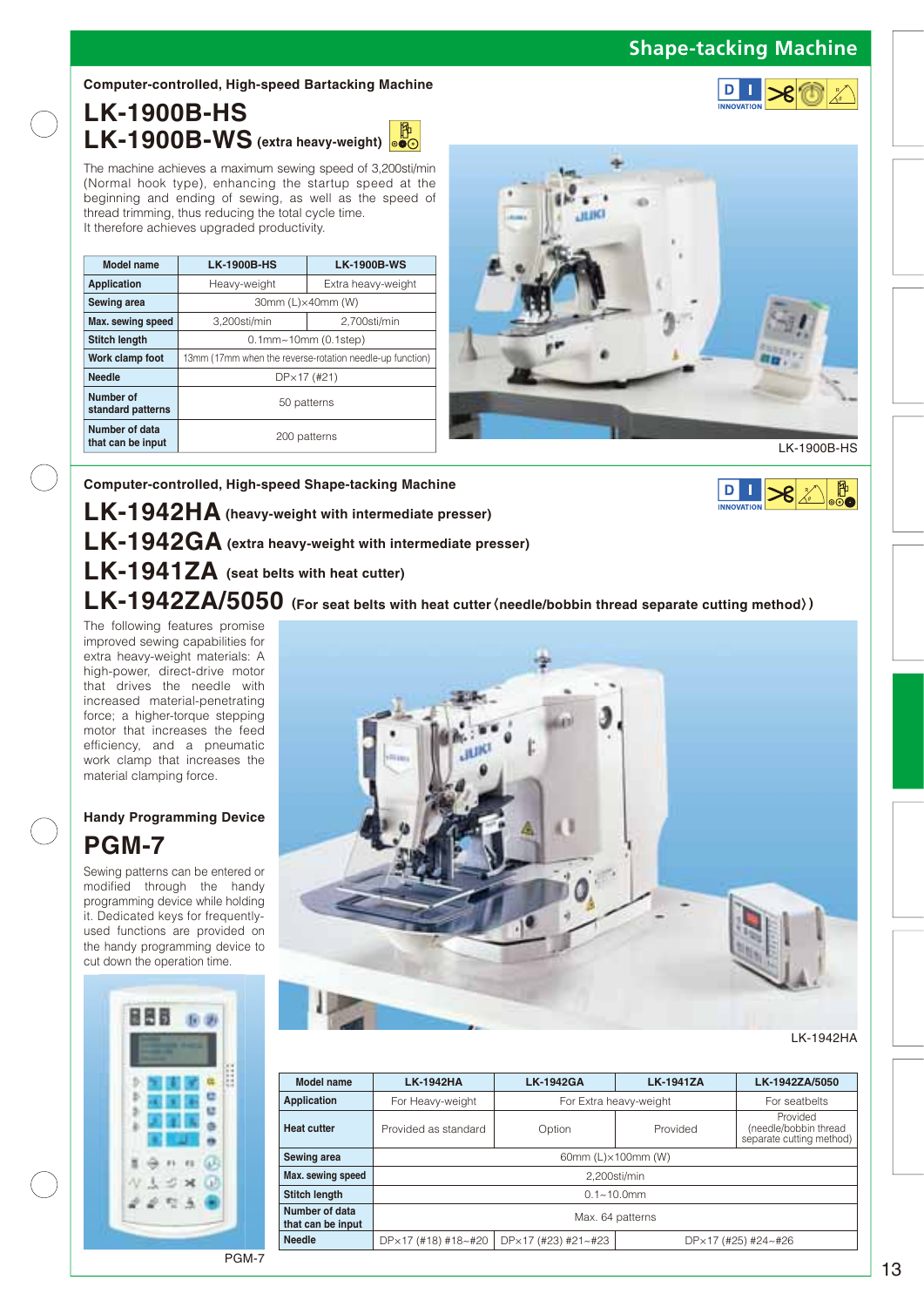### **Shape-tacking Machine**

#### **Computer-controlled Shape-tacking Machine with Full-rotary 3-fold Capacity Hook (with intermediate presser)**

### **LK-1942GA/X5100 (For seat belt specification)**

The machine is a exclusive sewing machine which is best-suited for sewing seat belts. Sewing quality and sewing capabilities which are suited to sewing seat belts have been improved.

| Model name                                     | LK-1942GA/X5100                                  |  |
|------------------------------------------------|--------------------------------------------------|--|
| <b>Application</b>                             | For seat belt specification                      |  |
| Sewing area                                    | 60mm (L)×100mm (W)                               |  |
| Max. sewing speed                              | 2,200sti/min (when stitch length is 3mm or less) |  |
| <b>Stitch length</b>                           | $0.1 - 10$ mm                                    |  |
| <b>Number of patterns</b><br>that can be input | 64 patterns                                      |  |
| Needle (at the time<br>of delivery)            | DP×17 (#25) #24~#26                              |  |



**D** I

 $\mathbf D$ 

П

 $\Box$ XIX

卧

### **Computer-controlled, High-speed Shape-tacking Machine**

### **LK-1910 LK-1920 (with intermediate presser) LK-1930 (with intermediate presser and input function)**

The machine is fully equipped with state-of-the-art features such as a higher presser foot lift, a double-capacity shuttle hook, and a direct-control machine head that ensures quick response and an accurate stop position.

| Model name                          | LK-1910S, 20S, 30S                                   | LK-1910H, 20H, 30H |
|-------------------------------------|------------------------------------------------------|--------------------|
| <b>Application</b>                  | Standard                                             | Heavy-weight       |
| Sewing area                         | 60mm (L)×100mm (W)                                   |                    |
| Max. sewing speed                   | 2,500sti/min                                         |                    |
| <b>Stitch length</b>                | $LK-1910,20: 0.1~10mm$<br>LK-1930 : 0.1~12.7mm       |                    |
| Number of data<br>that can be input | LK-1910,20 : 64 patterns<br>$LK-1930$ : 691 patterns |                    |
| <b>Needle</b>                       | $DPx5$ (#14), $DPx17$ (#18)                          |                    |

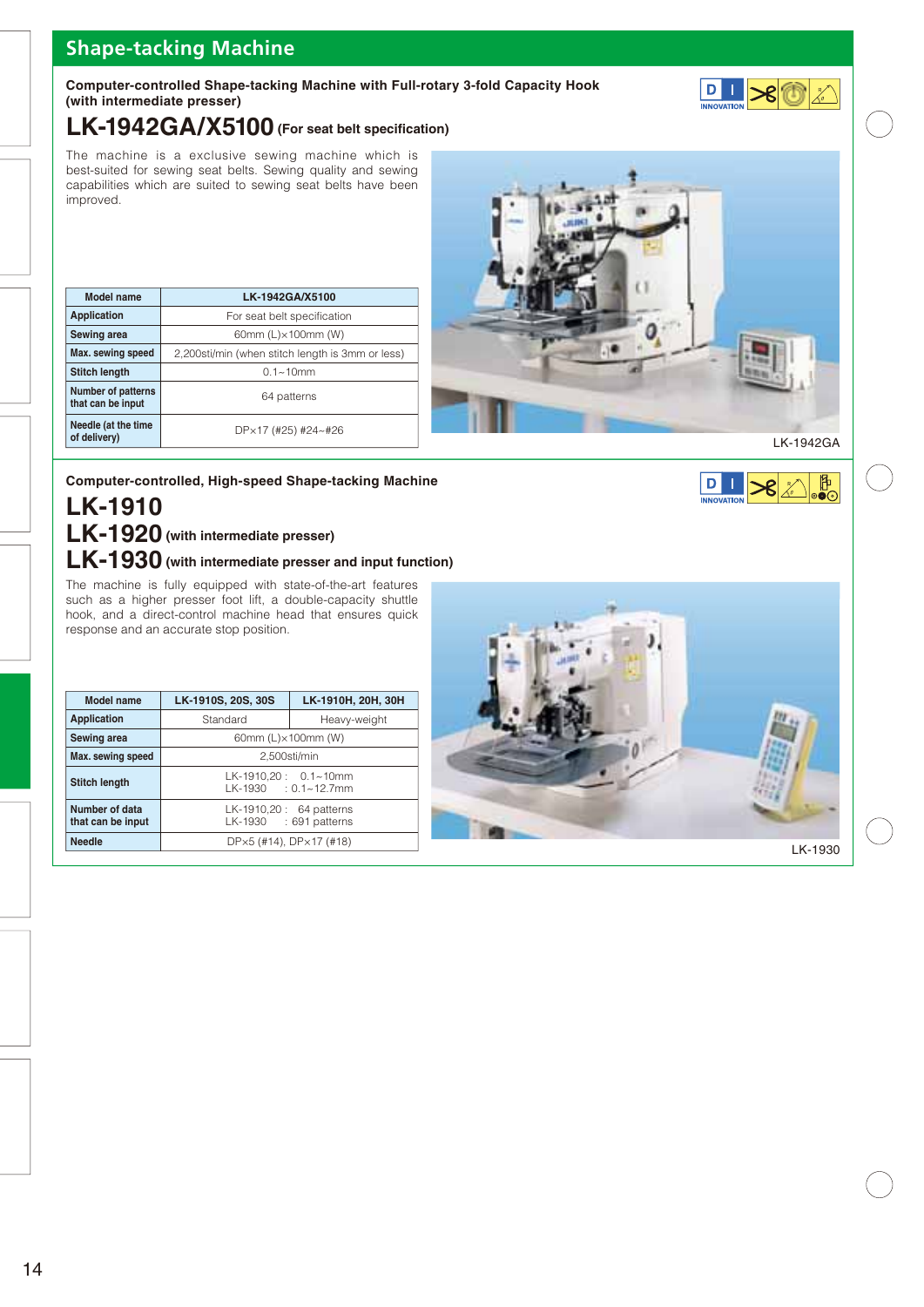### **Computer-controlled Cycle Machine**

#### **Computer-controlled Cycle Machine with Input Function**

| AMS-210EN-1306 (X: 130mm x Y: 60mm)  |
|--------------------------------------|
| AMS-210EN-1510 (X: 150mm x Y: 100mm) |
| AMS-210EN-2210 (X: 220mm x Y: 100mm) |
| AMS-221EN-2516 (X: 250mm x Y: 160mm) |
| AMS-221EN-3020 (X: 300mm x Y: 200mm) |
|                                      |

The sewing machine achieves the highest sewing speed, 2,800sti/min, in the industrial sewing machine industry. As a result, cycle time is dramatically reduced. The feed accuracy is substantially improved due to the adoption of the encoder control system. The new AMS Series models substantially decrease power consumption when compared with the conventional ones. They have been designed to achieve eco-friendliness.

#### **AMS-210EN-1306 (X: 130mm × Y: 60mm)**

The sewing machine flexibly supports the sewing of small articles such as labels and emblems. The sewing machine's small sewing area promises ease of use when handling small articles, thereby enabling smooth sewing operation.

#### **AMS-210EN-1510 (X: 150mm × Y: 100mm)**

The 1510 model is well received in the market due to its moderate-sized sewing area.Responding to market demand, the 1510 area model with a motor-driven feeding frame has been newly developed.This model can be used in a plant which is not provided with pneumatic equipment.

#### **AMS-210EN-2210 (X: 220mm × Y: 100mm)**

This model has a sewing area that is best-suited to the sewing of large parts, including the shape-tacking of jean pockets. With this model, you may recognize the higher productivity of the cycle machine.

#### **AMS-221EN-2516 (X: 250mm × Y: 160mm)**

The sewing machine is best-suited to the sewing of large labels and emblems, the sewing of two or more pieces of small labels and emblems at one time, and the shape-tacking of bags and shoes. The sewing machine is applicable to a broad range of materials and processes, while leading the industrial sewing machine industry in terms of improvement in quality and the promotion of production that does not require sewing-machine operators to have special skills.



AMS-210EN-1306



AMS-221EN-2516

#### **AMS-221EN-3020 (X: 300mm × Y: 200mm)**

The sewing machine is applicable to sewing products which require a wider sewing area than that of the "AMS-221EN-2516." It is best-suited to the attaching of handles to bags and the shape-tacking of boots and shoes. The sewing machine is flexibly applicable to sewing requiring a medium sewing area.

| Model name                                                                           | AMS-210EN-SS                                                                               | AMS-210EN-HS            | AMS-221EN-SL            | AMS-221EN-HL            |
|--------------------------------------------------------------------------------------|--------------------------------------------------------------------------------------------|-------------------------|-------------------------|-------------------------|
| Application                                                                          | Light- to medium-weight                                                                    | Medium- to heavy-weight | Light- to medium-weight | Medium- to heavy-weight |
| Max. sewing speed                                                                    |                                                                                            | 2.800sti/min*           |                         |                         |
| <b>Stitch length</b>                                                                 | $0.1 - 12.7$ mm (0.05mm step)                                                              |                         |                         |                         |
| Storage of pattern                                                                   | Main-body memory: Max. 500,000 stitches, 999 patterns (max. 50,000 stitches / pattern)     |                         |                         |                         |
| data in the memory                                                                   | External media: Max. 50,000,000 stitches, 999 patterns (max. 50,000 stitches / pattern)    |                         |                         |                         |
| <b>Needle</b>                                                                        | $DP \times 17$ (#18)<br>$DP \times 5$ (#14)<br>$DP \times 5$ (#14)<br>$DP \times 17$ (#18) |                         |                         |                         |
| *Stitch length is 4mm or less for the AMS-210EN and 3.5mm or less for the AMS-221EN. |                                                                                            |                         |                         |                         |

#### **Computer-controlled Cycle Machine with Input Function**

### **AMS-224EN-4530 (X: 450mm × Y: 300mm) AMS-224EN-6030 (X: 600mm × Y: 300mm)**

The machine achieves the highest sewing speed of 2,500sti/min among those with a similar sewing area. With its higher productivity, the machine performs various kinds of stitching, making the most out of its wider sewing area in various sewing applications such as attaching handles to bags and pouches, attaching belts, sewing many small parts at a time, attaching parts to shoes and sports shoes (one pair of shoes) and sewing air bags. A newly developed encoder-controlled stepping motor system has been adopted for the X-Y feed mechanism. This contributes to more accurate sewing performance and increased productivity.

| Model name             | AMS-224EN-HS                                                                            | AMS-224EN-GB         |  |
|------------------------|-----------------------------------------------------------------------------------------|----------------------|--|
| <b>Application</b>     | Medium- to heavy-weight                                                                 | Extra heavy-weight   |  |
| Max. sewing speed      | 2,500sti/min (stitch length 3mm or less)                                                |                      |  |
| Settable stitch length | $0.1 - 12.7$ mm (0.05mm step)                                                           |                      |  |
| Storage of pattern     | Main-body memory: Max. 500,000 stitches, 999 patterns (max. 50,000 stitches / pattern)  |                      |  |
| data in the memory     | External media: Max. 50,000,000 stitches, 999 patterns (max. 50,000 stitches / pattern) |                      |  |
| <b>Needle</b>          | $DPx17$ (#18)                                                                           | $DP \times 17$ (#23) |  |



 $\mathbf{D}$ 

 $\mathbb{L}$   $\mathbb{R}$   $\mathbb{R}$ 

 $\frac{1}{\left|\mathbf{x}\cdot\mathbf{v}\right|}$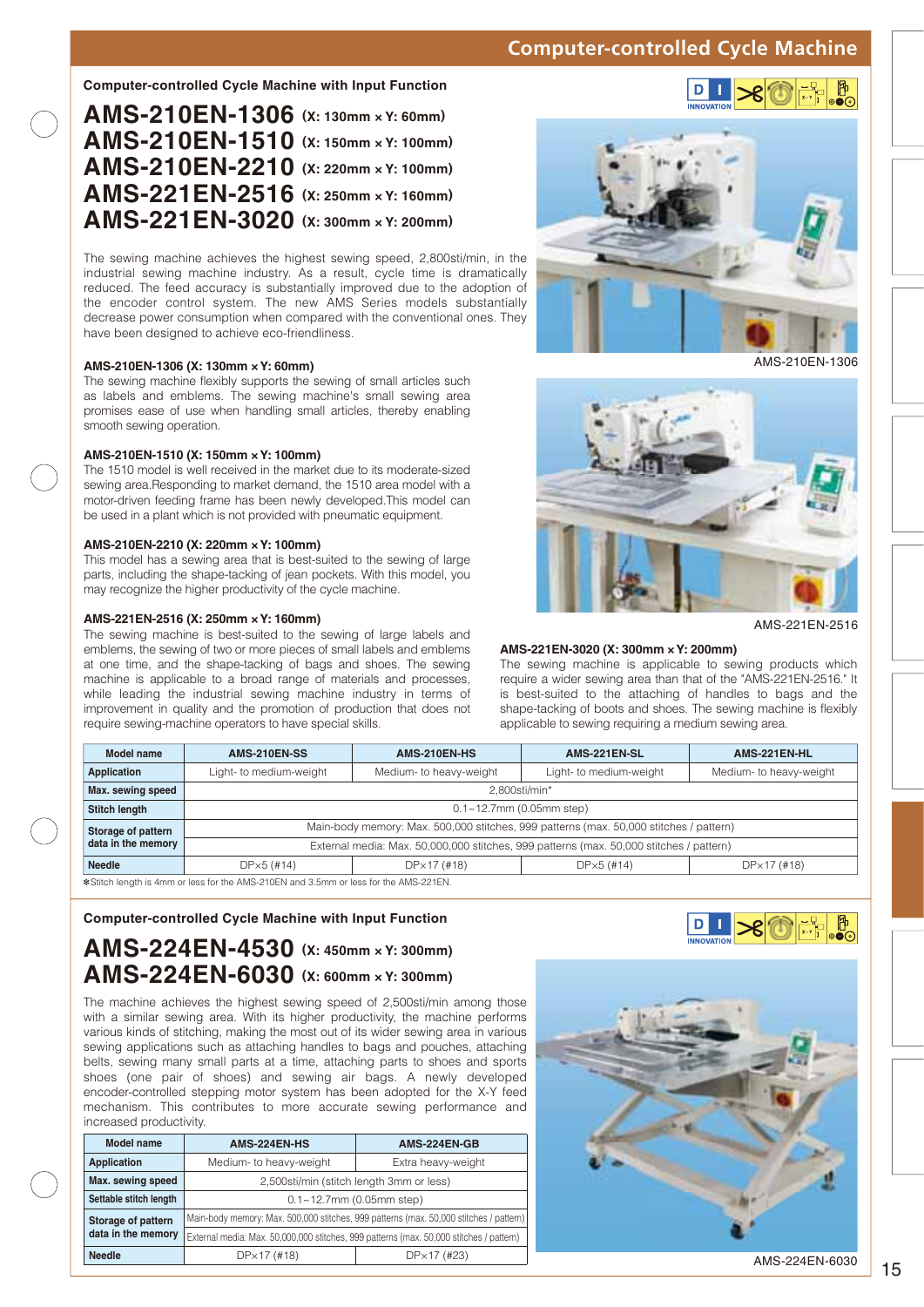### **Computer-controlled Cycle Machine**

#### **Computer-controlled Cycle Machine with Input Function**

### **AMS-224EN-6060 (X: 600 × Y: 600mm)**

The sewing area is broadened to "600 mm (width)  $\times$  600 mm (length)".

This sewing machine is best-suited to the sewing of large products such as air bags.

| Model name                               | AMS-224EN-6060                                                                                |
|------------------------------------------|-----------------------------------------------------------------------------------------------|
| <b>Application</b>                       | For large products such as air bags                                                           |
| Max. sewing speed                        | 2,000 sti/min (stitch length 3mm or less)                                                     |
| Settable stitch length                   | $0.1 - 12.7$ mm (0.05mm step)                                                                 |
| Storage of pattern<br>data in the memory | Main-body memory:<br>Max. 500,000 stitches, 999 patterns<br>(max. 50,000 stitches / pattern)  |
|                                          | External media:<br>Max. 49,950,000 stitches, 999 patterns<br>(max. 50,000 stitches / pattern) |
| <b>Needle</b>                            | $DP \times 17$ (#24) Bpoint (135 $\times$ 17 FG Nm180)                                        |

**Computer-controlled Cycle Machine (Slide-type thread take-up lever)**

### **AMS-210EN-HL1306/7300 (X: 130 × Y: 60mm)**

The machine with a slide-type thread take-up lever is designed for improved stitching with heavy threads tension. JUKI's unique active tension mechanism which has been re-designed specifically for heavy-weight materials, as well as the slide-type thread take-up lever which is suited for sewing heavy-weight materials, increase the maximum tension by 50% more compared to that of the standard models of the JUKI AMS Series machines. The new model improves seam quality (thread tension) for sewing seat belts and general heavy-weight materials such as container belts and bags.

| Model name         | AMS-210EN-HL1306 / 7300                            |  |
|--------------------|----------------------------------------------------|--|
| <b>Application</b> | Medium-to heavy-weight                             |  |
| Max. sewing speed  | 2,000sti/min (when stitch length is 4.5mm or less) |  |
| Thread take-up     | Slide-type thread take-up lever (dry frame)        |  |
| <b>Needle</b>      | $DPx17$ #25 (max. #26)                             |  |

#### **Computer-controlled cycle machine with tape feeding device**

### **AMS-210EN-HL2210/TF10S**

The machine is ideal for attaching decorative tapes and reinforcing tapes required on sewing such as shoes and bags. Measure & cut each stripes specified length for quarter automatically. Stripe are feeded accurately for sewing position of a quarter. Operators don't need to cut stripe tape.

| Model name               | AMS-210EN-HL2210/TF10S                  |  |
|--------------------------|-----------------------------------------|--|
| <b>Application</b>       | For tape feeding                        |  |
| Normal sewing speed      | 2,000sti/min                            |  |
| <b>Stitch length</b>     | $0.1 - 12.7$ mm (0.05 mm step)          |  |
| Material of tape         | Synthetic leather, coating & enamel etc |  |
| Width of tape            | 10.0~16.7mm (0.1mm step)                |  |
| Length of tape           | 55~130mm (1.0mm step)                   |  |
| <b>Thickness of tape</b> | $\sim$ 1.5mm                            |  |
| <b>Needle</b>            | $DP \times 17$ (#16)                    |  |



AMS-210EN-HL2210/TF10S







AMS-224EN-6060



LB®FR®  $\mathbf{D}$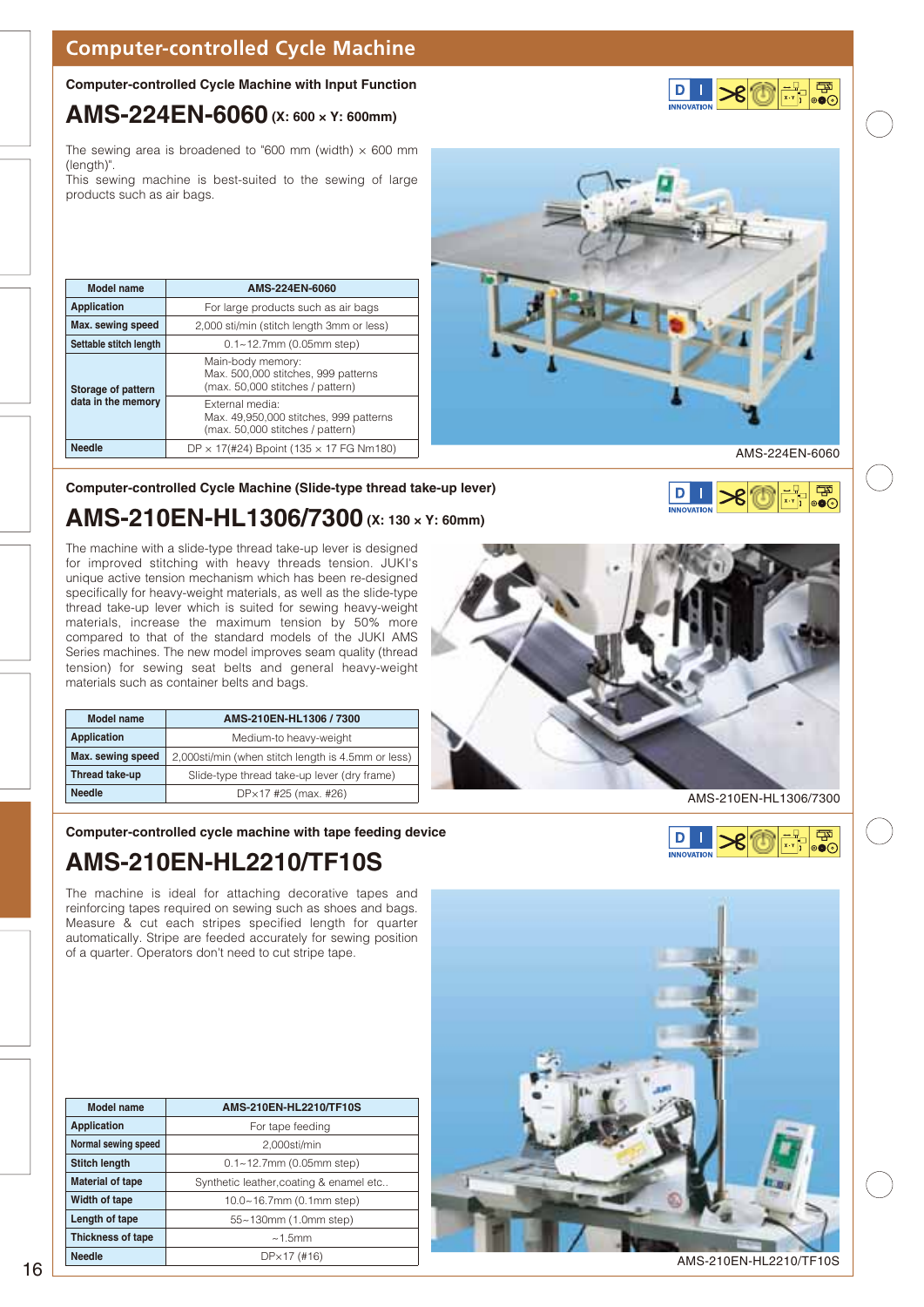### **Computer-controlled Cycle Machine**

#### **Computer-controlled Cycle Machine with Input Function (For 2-color-thread sewing)**



### **AMS-221EN-TS3020 (X: 300 × Y: 200mm)**

This machine (AMS221EN-TS) for two-color stitching has been developed to enable two-color stitching (with two kinds of thread which are different in color).

Possible difference in position of the sewing product which can be caused by re-placing it on the sewing machine in a different process is eliminated, thereby increasing the productivity. It is suitable for sports shoes, bags and car seats such as the topstitch and parts sewing, etc.

| Model name                               | <b>AMS-221EN-TS3020</b>                                                                       |
|------------------------------------------|-----------------------------------------------------------------------------------------------|
| <b>Application</b>                       | 2-color-thread sewing                                                                         |
| Max. sewing speed                        | 2.500sti/min                                                                                  |
| <b>Stitch length</b>                     | $0.1 - 12.7$ mm (0.05mm step)                                                                 |
| Storage of pattern<br>data in the memory | Main-body memory:<br>Max. 500,000 stitches, 999 patterns<br>(max. 50,000 stitches / pattern)  |
|                                          | External media:<br>Max. 50,000,000 stitches, 999 patterns<br>(max. 50,000 stitches / pattern) |
| <b>Needle</b>                            | $DP \times 17$ (#18)                                                                          |



AMS-221EN-TS3020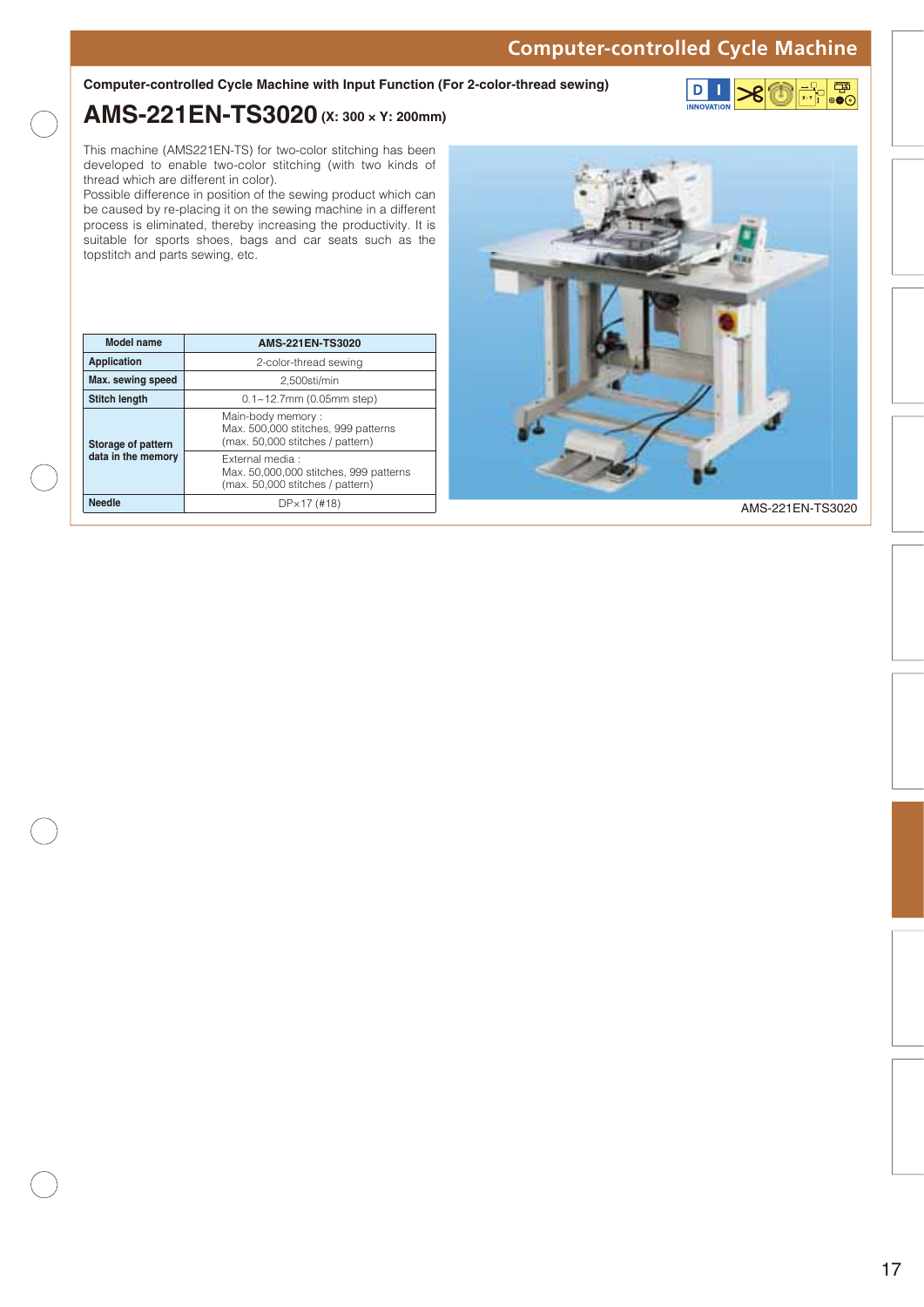### **Others**

### **MO-6900G Series Overlock / Safety Stitch Machine for Extra Heavy-weight Materials**

The machine incorporates a mechanism and parts that are optimum for the sewing of extra heavy-weight materials, such as an extra high-lift type upper looper, tractor foot and coarse type feed dog. It demonstrates an excellent performance ability in the sewing of various kinds of heavy-weight materials such as jeans, raised fabric materials, mats and carpets.



 $\mathbf{D}$ T.

| Model name              | MO-6905G-0M6-7E0    |
|-------------------------|---------------------|
| <b>Application</b>      | For car mats        |
| <b>Stitch type</b>      | 1-needle overlock   |
| Max. sewing speed       | 4,000sti/min        |
| <b>Overedging width</b> | 10 <sub>mm</sub>    |
| Max. stitch length      | 7 <sub>mm</sub>     |
| <b>Needle</b>           | $DC \times 1$ (#24) |

 $8$ 

 $|| \cdot ||$   $|| \cdot ||$ 

### **LBH-1790A Series Computer-controlled, High-speed, Lockstitch Buttonholing Machine**

The knife supports sewing lengths of 41mm at the maximum. Since the LBH-1795AS is provided as standard with the 120 mm presser, it is capable of sewing 12-mm long buttonholes. The LBH-1795AS is capable of sewing long buttonholes such as belt holes in car seats. In addition, it is applicable to the sewing of buttonholes in men's shirts (continuous sewing of two buttonholes and the use of two units of sewing machines), etc.

The upper limit of the adjustment of the presser foot pressure has been expanded. The presser foot pressure is now digitally controlled. As a result, the machine acquires improved responsiveness to knit materials and car seats.

#### **LBH-1795A (120mm buttonhole)**



| <b>Model name</b>              | <b>LBH-1790A</b>      |
|--------------------------------|-----------------------|
| Max. sewing speed              | 4.200sti/min          |
| <b>Bartacking width</b>        | Max. 10mm             |
| <b>Buttonhole length</b>       | Max. 120mm            |
| Number of standard<br>patterns | 31 patterns           |
| <b>Needle</b>                  | DP×5 (#11J) #11J~#14J |
|                                |                       |



**Optional part for 120mm buttonhole (From LBH-1790A)**

| LBH-1790A |  |
|-----------|--|
|-----------|--|

| Optional part No. | Qty | Name of part          |
|-------------------|-----|-----------------------|
| 40006335          |     | Presser arm 120       |
| 40008646          |     | Presser foot 120 asm. |
| 40008658          |     | Presser foot 120      |
| SS6060210SP       | 2   | Screw                 |
| 40028682          |     | Close cam 120         |
| 40112711          | 1   | Lifting plate 120     |
| SM6050800SP       | 2   | Screw                 |
| 40006339          |     | Cloth feed plate 120  |
|                   |     |                       |

18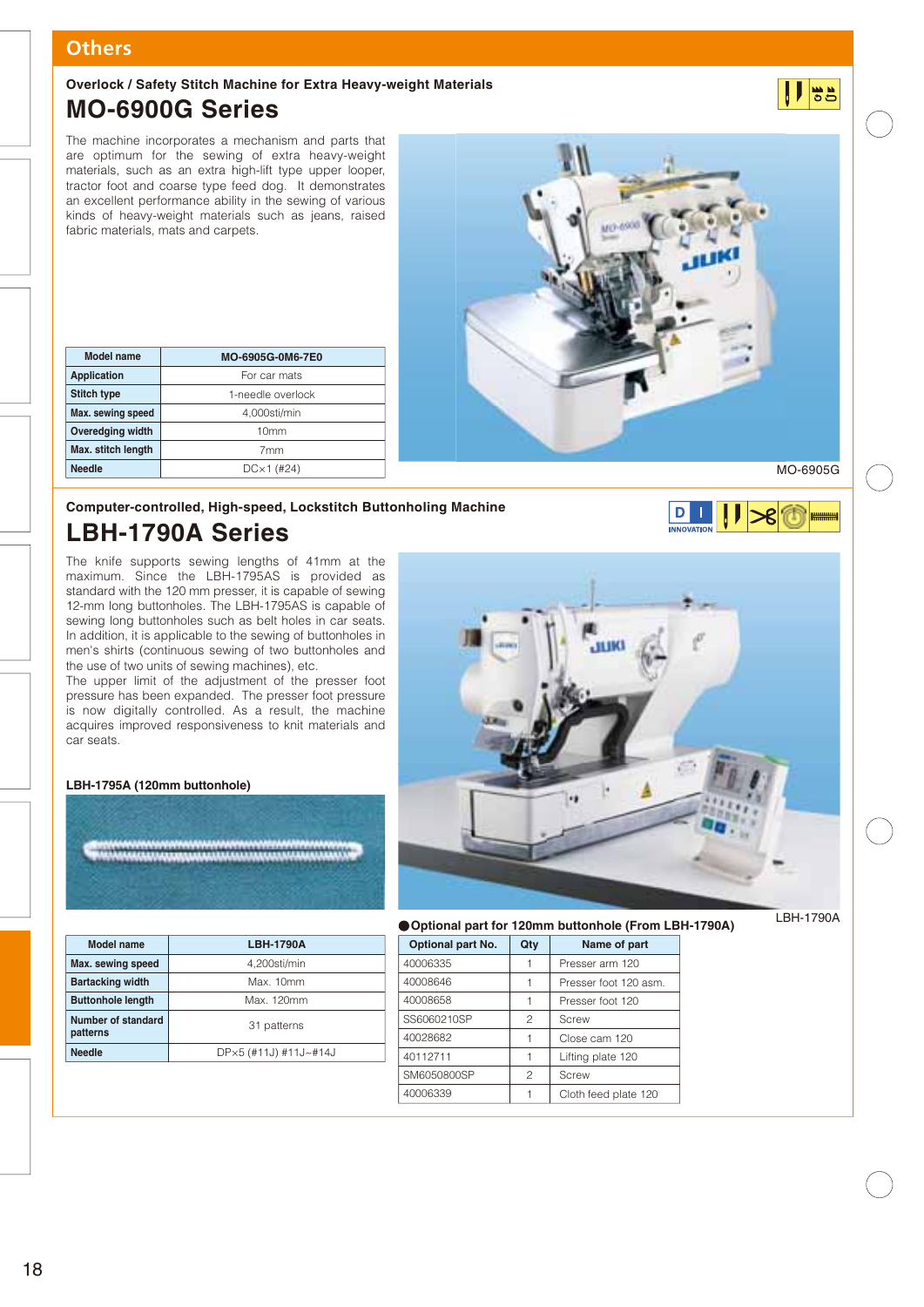### **Control Box / Servomotor SC-922/M51N**

The new model control box SC-921 has been newly developed. The control box is resistant to voltage fluctuations, noise and vibration.The new model control box is provided with an energy-saving mode for the first time in a control box for sewing machines. Power consumption during standby period is further reduced.Considering convenience in setup and resource saving, both the volume and the weight of the control box has been reduced by 30% or more (as compared with the conventional control box SC-510).

High-torque AC servomotor M51N with an output of 750W has been adopted. The machine has excellent high-speed sewing performance and a strong cloth-penetrating force. The machine therefore demonstrates a broader range of applicability, from general fabric to extra heavy-weight materials.

| Model name                     | <b>SC-922/M51N</b>                                  |
|--------------------------------|-----------------------------------------------------|
| <b>Motor output</b>            | 750W                                                |
| <b>Power requirement</b>       | Single-phase 100~120V, 200~240V<br>3-phase 200~240V |
| Number of input ports          | $Max.24*1$ (for optional inputs)                    |
| Number of output ports         | Max.32 <sup>*1</sup> (for optional outputs)         |
| Number of basic programs*2     | 4                                                   |
| Number of basic programs steps | 25 sewing steps (per 1 program)                     |



✽1 It depends on installed machine head. ✽2 Basic programs are intended to operate external devices such as the stacker or to change the sewing machine operation during sewing.

SC-922/M51N

#### **Programming Software for Computer-controlled Sewing Machines**

### **PM-1**

This software is to input and edit sewing data of JUKI's latest sewing machines. Its versatile input functions allow to input sewing data of each electronic sewing machine model easily, accurately, and quickly. It supports high quality production with high added value by utilizing and creating original data for specific designs and applications.





✽The IP-420 is configured with a USB connector, as standard.

#### **Models suited for PM-1**

**System Formation** 

AMS series LK-1900 series, LK-1900A series, LK-1900AN series LK-1910, LK-1920, LK-1930 series LZ-2290A series, LBH-1790 series, MB-1800, AP-876, AVP-875